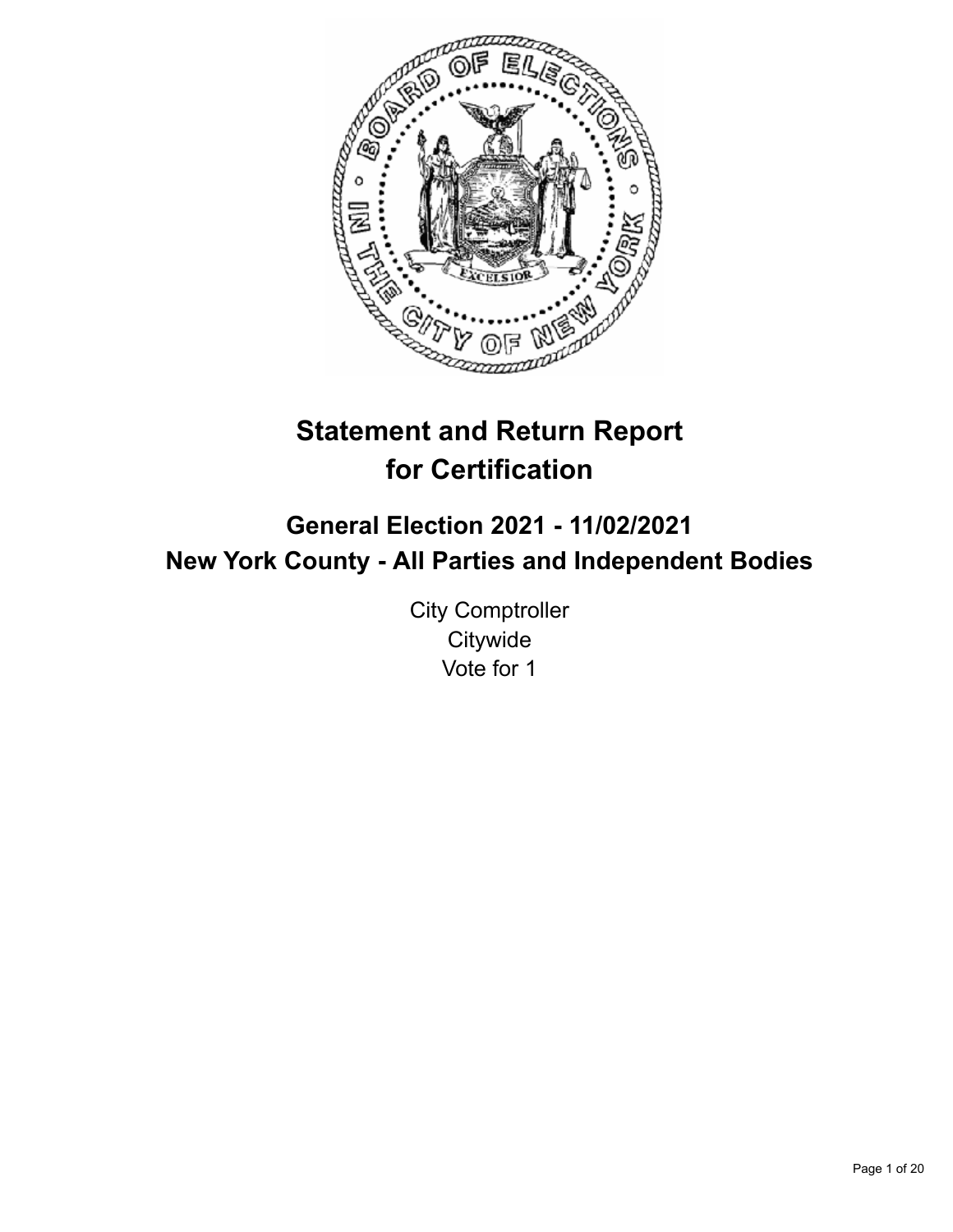

| PUBLIC COUNTER                                           | 16,913         |
|----------------------------------------------------------|----------------|
| MANUALLY COUNTED EMERGENCY                               | 0              |
| ABSENTEE / MILITARY                                      | 1,277          |
| AFFIDAVIT                                                | 164            |
| <b>Total Ballots</b>                                     | 18,354         |
| Less - Inapplicable Federal/Special Presidential Ballots | 0              |
| <b>Total Applicable Ballots</b>                          | 18,354         |
| <b>BRAD LANDER (DEMOCRATIC)</b>                          | 12,506         |
| DABY BENJAMINE CARRERAS (REPUBLICAN)                     | 3,261          |
| PAUL A. RODRIGUEZ (CONSERVATIVE)                         | 791            |
| JOHN A. TABACCO JR. (LIBERTARIAN/INDEPENDENT)            | 250            |
| DABY BENJAMINE CARRERAS (SAVE OUR CITY)                  | 88             |
| BEN KALLOS (WRITE-IN)                                    | 1              |
| <b>BOBBY LEVY (WRITE-IN)</b>                             | 1              |
| BRIAN A. BENJAMIN (WRITE-IN)                             | 1              |
| CAITLIN KELMAR (WRITE-IN)                                | 1              |
| COREY JOHNSON (WRITE-IN)                                 | 3              |
| ED KOCH (WRITE-IN)                                       | 1              |
| <b>GEORGE FARIWACCI (WRITE-IN)</b>                       | 1              |
| GHERKI EL PEPINO (WRITE-IN)                              | 1              |
| ILYA LICHTENSTEIN (WRITE-IN)                             | 1              |
| JAMIE DIMON (WRITE-IN)                                   | 1              |
| JOHN LIU (WRITE-IN)                                      | 1              |
| KENNETH VANDEKIETS (WRITE-IN)                            | 1              |
| MARIO PROCUCHINO (WRITE-IN)                              | 1              |
| MAYA WILEY (WRITE-IN)                                    | 1              |
| MICHELLE CARUSO-CABRERA (WRITE-IN)                       | 22             |
| MICHELLE LEE (WRITE-IN)                                  | 1              |
| PAT KORABEL (WRITE-IN)                                   | 1              |
| PAUL MASSEY (WRITE-IN)                                   | 1              |
| RASHNA PATEL (WRITE-IN)                                  | 1              |
| RAYMOND MARQUEZ (WRITE-IN)                               | 1              |
| SCOTT STRINGER (WRITE-IN)                                | $\overline{c}$ |
| SOPHIA E. GURULE (WRITE-IN)                              | 1              |
| UNATTRIBUTABLE WRITE-IN (WRITE-IN)                       | 8              |
| UNCOUNTED WRITE-IN PER STATUTE (WRITE-IN)                | 1              |
| <b>Total Votes</b>                                       | 16,951         |
| Unrecorded                                               | 1,403          |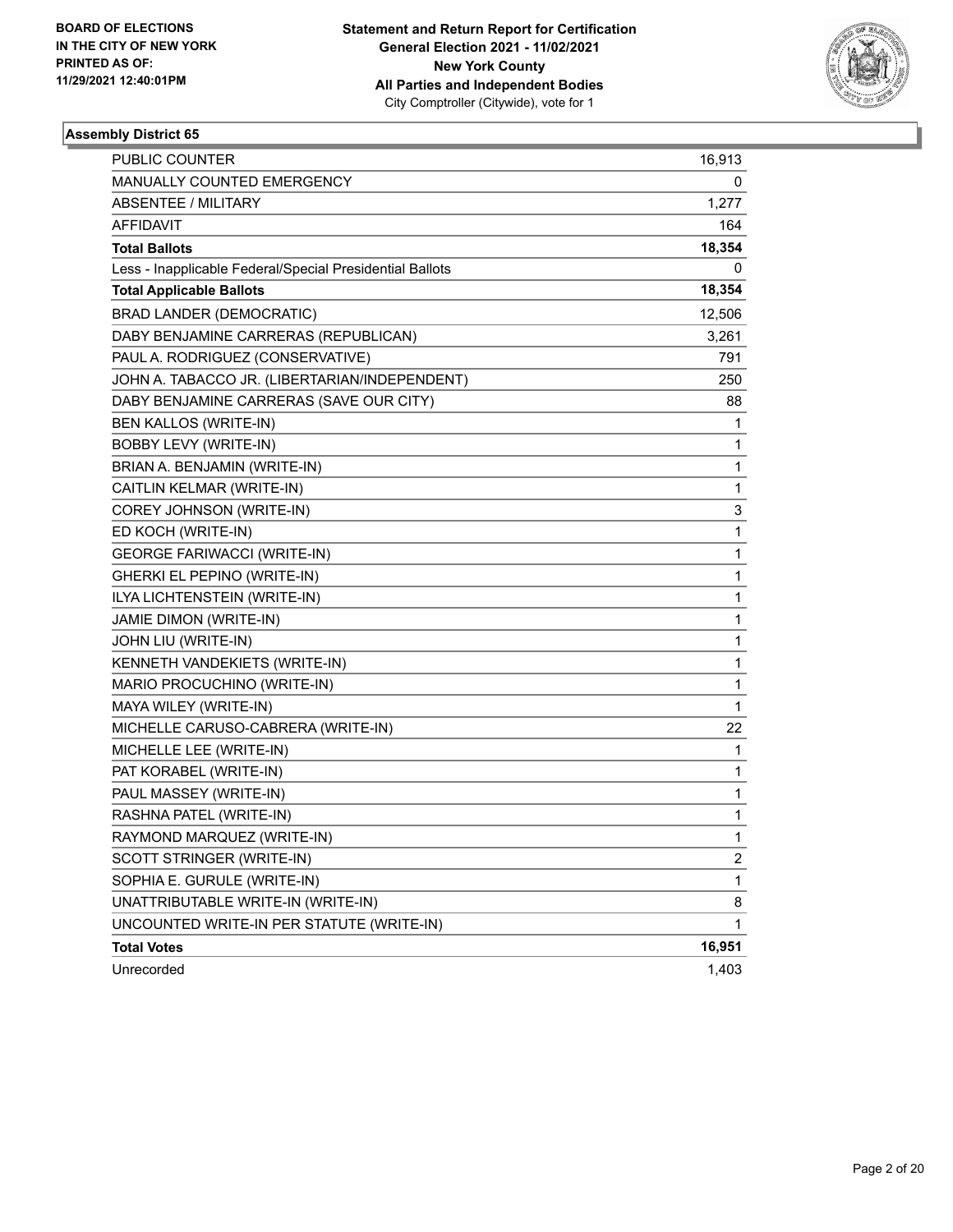

| PUBLIC COUNTER                                           | 20,372       |
|----------------------------------------------------------|--------------|
| MANUALLY COUNTED EMERGENCY                               | 0            |
| <b>ABSENTEE / MILITARY</b>                               | 2,576        |
| AFFIDAVIT                                                | 186          |
| <b>Total Ballots</b>                                     | 23,134       |
| Less - Inapplicable Federal/Special Presidential Ballots | 0            |
| <b>Total Applicable Ballots</b>                          | 23,134       |
| <b>BRAD LANDER (DEMOCRATIC)</b>                          | 18,834       |
| DABY BENJAMINE CARRERAS (REPUBLICAN)                     | 2,636        |
| PAUL A. RODRIGUEZ (CONSERVATIVE)                         | 503          |
| JOHN A. TABACCO JR. (LIBERTARIAN/INDEPENDENT)            | 246          |
| DABY BENJAMINE CARRERAS (SAVE OUR CITY)                  | 65           |
| ABE BEAME (WRITE-IN)                                     | 1            |
| ANNIE WHITE (WRITE-IN)                                   | 1            |
| <b>BROCK PIERCE (WRITE-IN)</b>                           | $\mathbf{1}$ |
| CATALINA CRUZ (WRITE-IN)                                 | 1            |
| COREY JOHNSON (WRITE-IN)                                 | 4            |
| DAVID I. WEPRIN (WRITE-IN)                               | $\mathbf{1}$ |
| DAVID WEPRIN (WRITE-IN)                                  | 1            |
| DEREK ANDREW CHIN (WRITE-IN)                             | 1            |
| <b>GEORGE SHULMAN (WRITE-IN)</b>                         | $\mathbf{1}$ |
| <b>GLENN PASANEN (WRITE-IN)</b>                          | 1            |
| HUNTER BIDEN (WRITE-IN)                                  | 1            |
| JAMAL BAILEY (WRITE-IN)                                  | $\mathbf{1}$ |
| JOHN C. LIU (WRITE-IN)                                   | 1            |
| JOSUE PIERRE (WRITE-IN)                                  | 1            |
| MICHAEL BLOOMBERG (WRITE-IN)                             | $\mathbf{1}$ |
| MICHELLE CARUSO-CABRERA (WRITE-IN)                       | 23           |
| RESHMA PATEL (WRITE-IN)                                  | 1            |
| ROBERT M. SCORPACI (WRITE-IN)                            | $\mathbf{1}$ |
| SASCHA LUCKERMAN (WRITE-IN)                              | 1            |
| SHELDON SILVER (WRITE-IN)                                | $\mathbf{1}$ |
| STEVEN RATTNER (WRITE-IN)                                | $\mathbf{1}$ |
| UNATTRIBUTABLE WRITE-IN (WRITE-IN)                       | 1            |
| ZACH ISCOL (WRITE-IN)                                    | 1            |
| ZACHARY ISCOL (WRITE-IN)                                 | 1            |
| ZENA WORYCH (WRITE-IN)                                   | 1            |
| <b>Total Votes</b>                                       | 22,334       |
| Unrecorded                                               | 800          |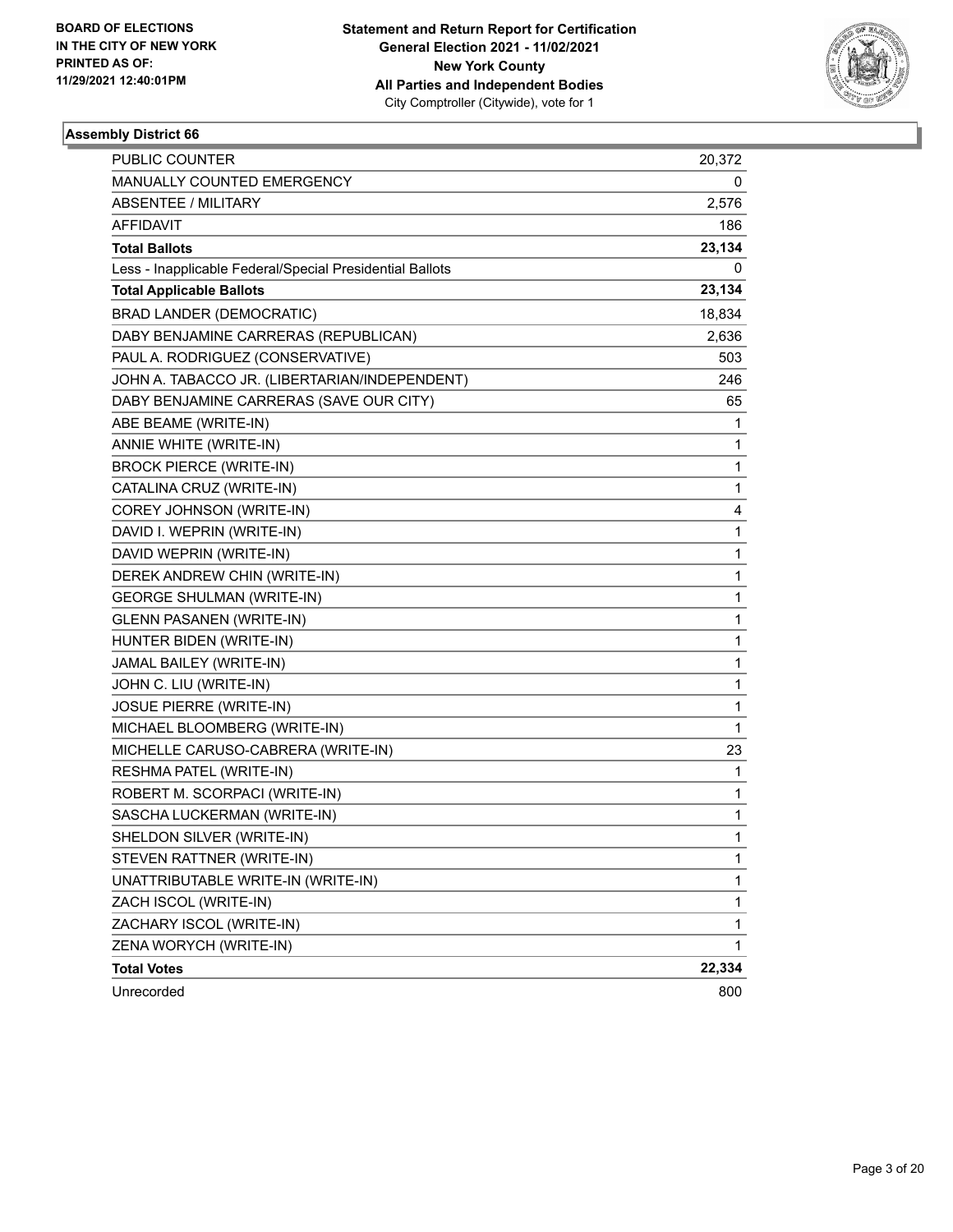

| PUBLIC COUNTER                                           | 27,306 |
|----------------------------------------------------------|--------|
| MANUALLY COUNTED EMERGENCY                               | 0      |
| <b>ABSENTEE / MILITARY</b>                               | 3,803  |
| AFFIDAVIT                                                | 260    |
| <b>Total Ballots</b>                                     | 31,369 |
| Less - Inapplicable Federal/Special Presidential Ballots | 0      |
| <b>Total Applicable Ballots</b>                          | 31,369 |
| <b>BRAD LANDER (DEMOCRATIC)</b>                          | 24,934 |
| DABY BENJAMINE CARRERAS (REPUBLICAN)                     | 4,100  |
| PAUL A. RODRIGUEZ (CONSERVATIVE)                         | 828    |
| JOHN A. TABACCO JR. (LIBERTARIAN/INDEPENDENT)            | 299    |
| DABY BENJAMINE CARRERAS (SAVE OUR CITY)                  | 76     |
| ALICIA GLEN (WRITE-IN)                                   | 1      |
| ALTON H. MADDOX JR. (WRITE-IN)                           | 1      |
| BILL MURAWSKI (WRITE-IN)                                 | 1      |
| BILL THOMPSON (WRITE-IN)                                 | 1      |
| <b>BOBBY LEVY (WRITE-IN)</b>                             | 1      |
| <b>BRAD HOYLMAN (WRITE-IN)</b>                           | 1      |
| BRIAN A. BENJAMIN (WRITE-IN)                             | 1      |
| COREY JOHNSON (WRITE-IN)                                 | 3      |
| DABY BENJAMIN CARRERAS (WRITE-IN)                        | 1      |
| DAN WEPRIN (WRITE-IN)                                    | 1      |
| DAVID SEATON (WRITE-IN)                                  | 1      |
| DAVID WEPRIN (WRITE-IN)                                  | 4      |
| ELLIOT J. STAMLER (WRITE-IN)                             | 1      |
| HELEN ROSENTHAL (WRITE-IN)                               | 1      |
| IMST ALEXANDER (WRITE-IN)                                | 1      |
| JAKE GUZIK (WRITE-IN)                                    | 1      |
| JASPER WRIGHT (WRITE-IN)                                 | 1      |
| JODI COHEN (WRITE-IN)                                    | 1      |
| JUDITH BROWN (WRITE-IN)                                  | 1      |
| KADAR A. HARRIS (WRITE-IN)                               | 1      |
| KATHRYN GARCIA (WRITE-IN)                                | 1      |
| LENNY MARKH (WRITE-IN)                                   | 1      |
| LINDA SARSOUR (WRITE-IN)                                 | 1      |
| LUCINDA CARDINAL (WRITE-IN)                              | 1      |
| MADDEN KESSLER (WRITE-IN)                                | 1      |
| MELISSA CARUSO-CABRERA (WRITE-IN)                        | 1      |
| MICHAEL BLOOMBERG (WRITE-IN)                             | 1      |
| MICHELLE CARUSO-CABRARA (WRITE-IN)                       | 1      |
| MICHELLE CARUSO-CABRERA (WRITE-IN)                       | 24     |
| MIKE BLOOMBERG (WRITE-IN)                                | 1      |
| MONIQUE CLARK (WRITE-IN)                                 | 1      |
| NATE SCHLEUBER (WRITE-IN)                                | 1      |
| PRESTON NIBLACK (WRITE-IN)                               | 1      |
| RESHMA PATEL (WRITE-IN)                                  | 1      |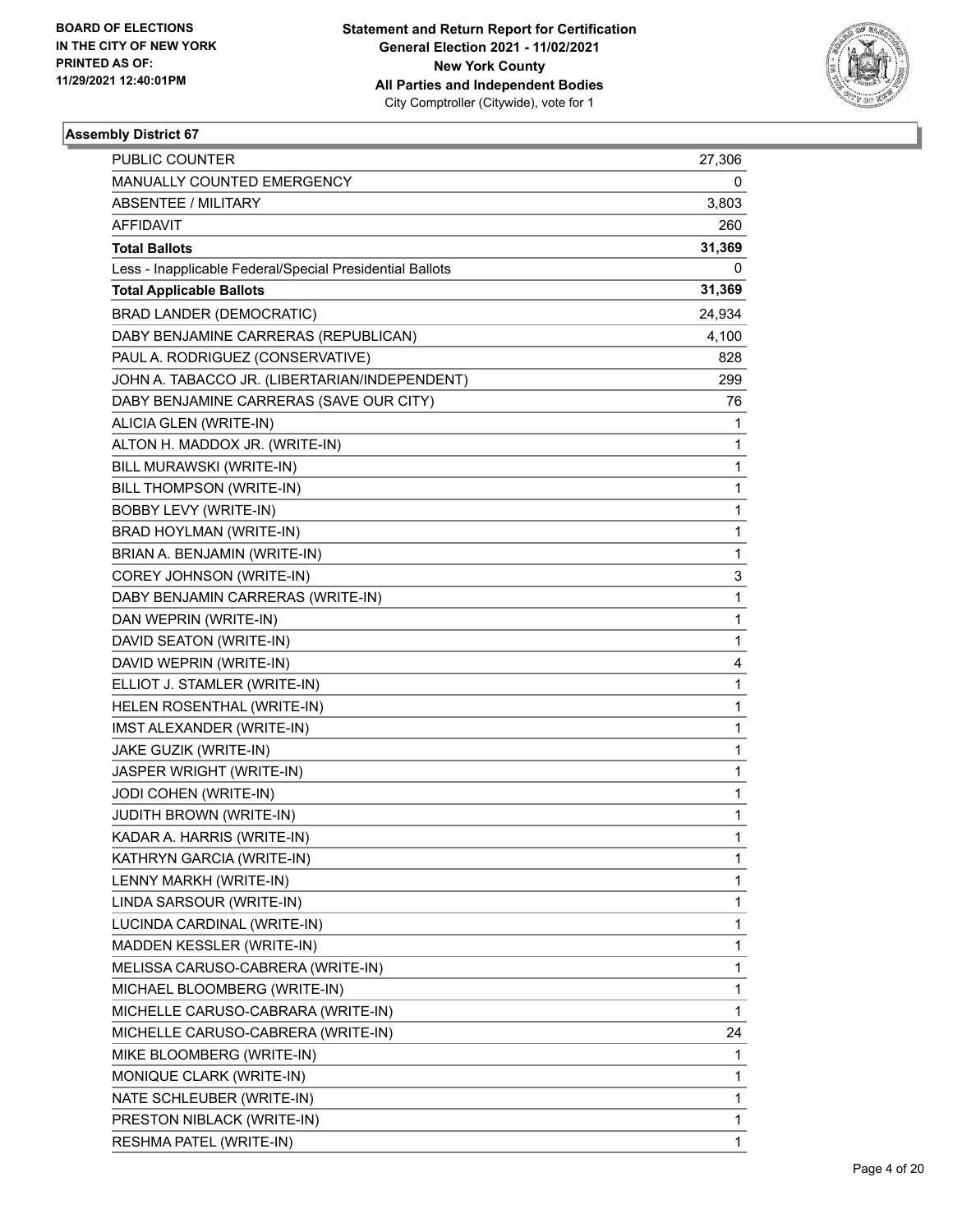

| ROBERT M. KANE (WRITE-IN)                 | 2      |
|-------------------------------------------|--------|
| ROBERTO RODRIGUEZ (WRITE-IN)              |        |
| RONALD A. CURRIE (WRITE-IN)               |        |
| SAUL ZUCHMAN (WRITE-IN)                   |        |
| SHAWN DONOVAN (WRITE-IN)                  |        |
| STEPHEN DIGGS (WRITE-IN)                  |        |
| TONY STARK (WRITE-IN)                     |        |
| UNATTRIBUTABLE WRITE-IN (WRITE-IN)        | 11     |
| UNCOUNTED WRITE-IN PER STATUTE (WRITE-IN) |        |
| ZAC ISAL (WRITE-IN)                       |        |
| ZACHARY ISCOL (WRITE-IN)                  |        |
| <b>Total Votes</b>                        | 30,321 |
| Unrecorded                                | 1.048  |

| PUBLIC COUNTER                                           | 15,411       |
|----------------------------------------------------------|--------------|
| MANUALLY COUNTED EMERGENCY                               | 0            |
| ABSENTEE / MILITARY                                      | 1,552        |
| <b>AFFIDAVIT</b>                                         | 91           |
| <b>Total Ballots</b>                                     | 17,054       |
| Less - Inapplicable Federal/Special Presidential Ballots | 0            |
| <b>Total Applicable Ballots</b>                          | 17,054       |
| <b>BRAD LANDER (DEMOCRATIC)</b>                          | 12,772       |
| DABY BENJAMINE CARRERAS (REPUBLICAN)                     | 1,578        |
| PAUL A. RODRIGUEZ (CONSERVATIVE)                         | 917          |
| JOHN A. TABACCO JR. (LIBERTARIAN/INDEPENDENT)            | 160          |
| DABY BENJAMINE CARRERAS (SAVE OUR CITY)                  | 57           |
| ABIGAIL GNALL (WRITE-IN)                                 | 1            |
| ANDREW PADILLA (WRITE-IN)                                | 1            |
| <b>BOBBY LEVY (WRITE-IN)</b>                             | $\mathbf{1}$ |
| <b>GALE BREWER (WRITE-IN)</b>                            | 1            |
| <b>GWEN GOUDIN (WRITE-IN)</b>                            | $\mathbf{1}$ |
| IAN JOHNSTONE (WRITE-IN)                                 | 1            |
| MICHELLE CARUSO-CABRERA (WRITE-IN)                       | 6            |
| MONA REED (WRITE-IN)                                     | $\mathbf{1}$ |
| PRINCE EDUSEZ JR. (WRITE-IN)                             | 1            |
| RAFAEL L. FERNANDEZ (WRITE-IN)                           | 1            |
| RAYMOND M. PENA ALMONTE (WRITE-IN)                       | 1            |
| RICK JORGENSEN (WRITE-IN)                                | 1            |
| UNATTRIBUTABLE WRITE-IN (WRITE-IN)                       | 6            |
| ZACHARY ISCHOL (WRITE-IN)                                | 1            |
| <b>Total Votes</b>                                       | 15,508       |
| Unrecorded                                               | 1.546        |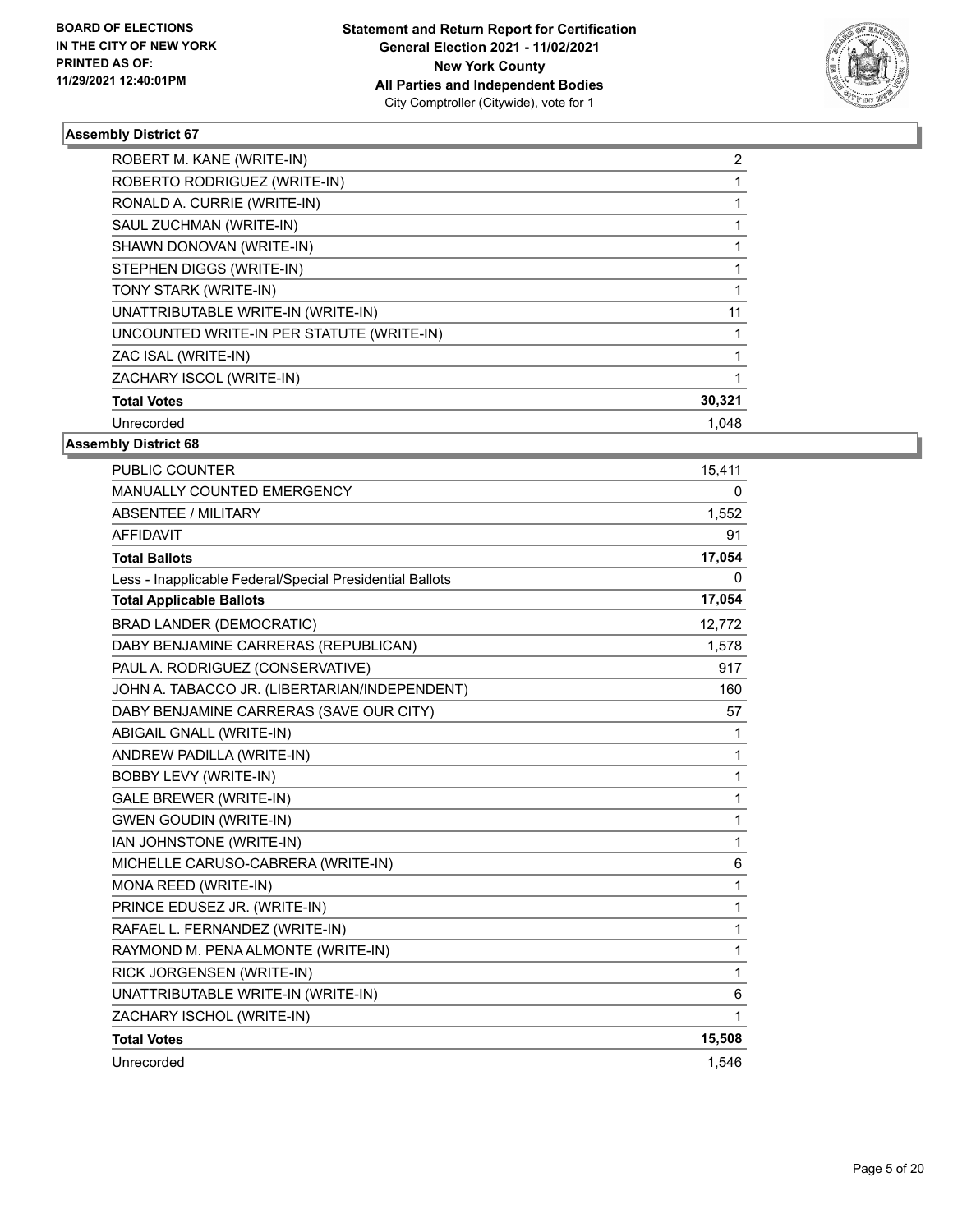

| PUBLIC COUNTER                                           | 25,146         |
|----------------------------------------------------------|----------------|
| MANUALLY COUNTED EMERGENCY                               | 3              |
| <b>ABSENTEE / MILITARY</b>                               | 4,464          |
| AFFIDAVIT                                                | 191            |
| <b>Total Ballots</b>                                     | 29,804         |
| Less - Inapplicable Federal/Special Presidential Ballots | 0              |
| <b>Total Applicable Ballots</b>                          | 29,804         |
| <b>BRAD LANDER (DEMOCRATIC)</b>                          | 24,466         |
| DABY BENJAMINE CARRERAS (REPUBLICAN)                     | 2,240          |
| PAUL A. RODRIGUEZ (CONSERVATIVE)                         | 713            |
| JOHN A. TABACCO JR. (LIBERTARIAN/INDEPENDENT)            | 246            |
| DABY BENJAMINE CARRERAS (SAVE OUR CITY)                  | 76             |
| ALICIA GLEN (WRITE-IN)                                   | 1              |
| APRIL PETERSON (WRITE-IN)                                | 1              |
| <b>BRADLEY PANDER (WRITE-IN)</b>                         | 1              |
| BRIAN A. BENJAMIN (WRITE-IN)                             | 1              |
| <b>BRIGET REIN (WRITE-IN)</b>                            | 1              |
| <b>BRIGIT REIN (WRITE-IN)</b>                            | 1              |
| CAROLYN MALONEY (WRITE-IN)                               | 1              |
| <b>COLIN KAEPERNICK (WRITE-IN)</b>                       | 1              |
| <b>CURTIS ARLUCK (WRITE-IN)</b>                          | 1              |
| DELPHINE GLOVER (WRITE-IN)                               | 1              |
| <b>GLENN GUCCIARDO (WRITE-IN)</b>                        | 1              |
| <b>GRIFFIN SHELLEY (WRITE-IN)</b>                        | 1              |
| JANE ZHANG (WRITE-IN)                                    | 1              |
| JONATHAN MARRINNY (WRITE-IN)                             | 1              |
| MICHAEL BLOOMBERG (WRITE-IN)                             | $\overline{c}$ |
| MICHELLE CARUSO-CABRERA (WRITE-IN)                       | 13             |
| UNATTRIBUTABLE WRITE-IN (WRITE-IN)                       | 4              |
| UNCOUNTED WRITE-IN PER STATUTE (WRITE-IN)                | 1              |
| WILLIAM S. FIELDS (WRITE-IN)                             | 1              |
| <b>Total Votes</b>                                       | 27,776         |
| Unrecorded                                               | 2,028          |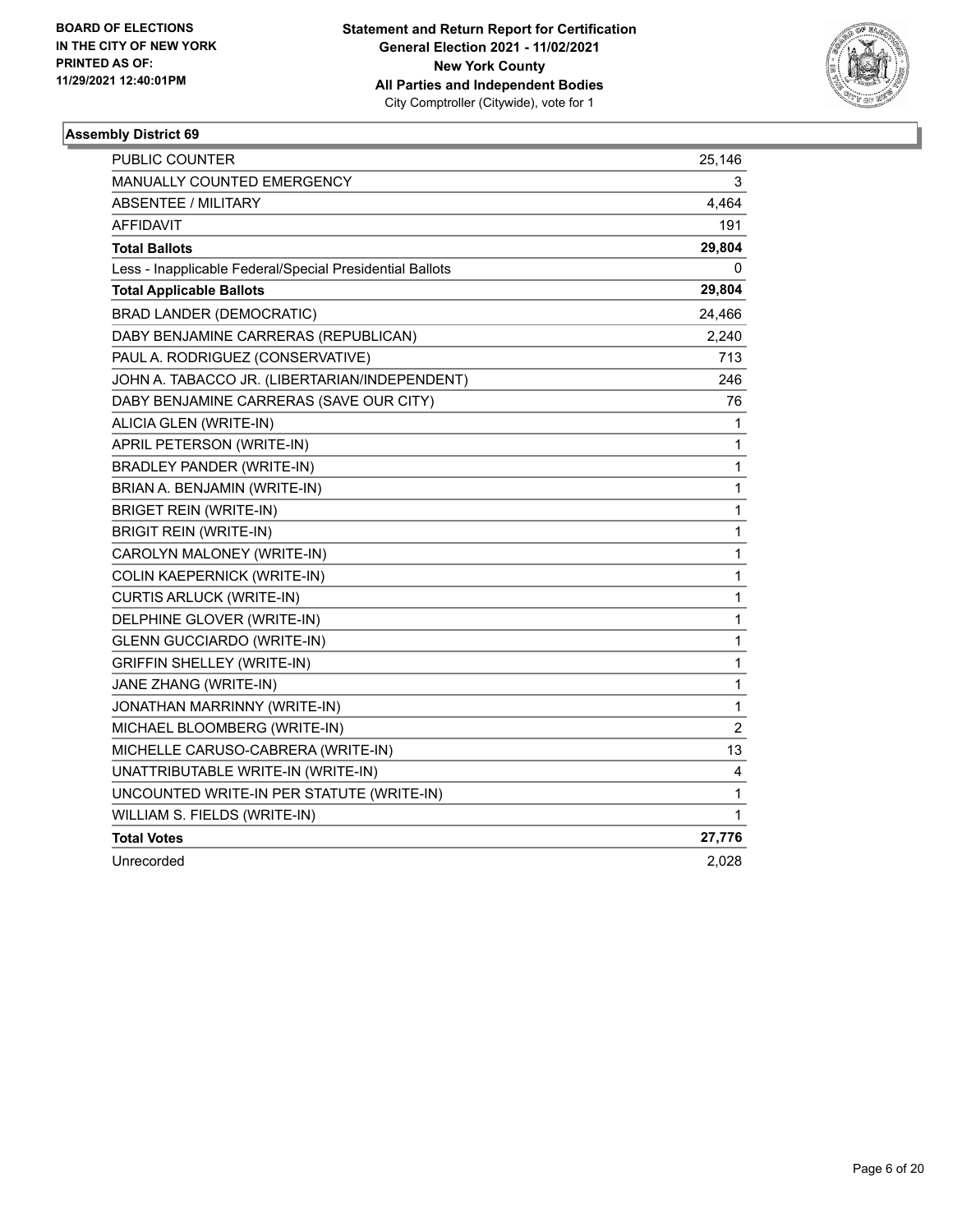

| <b>PUBLIC COUNTER</b>                                    | 20,595       |
|----------------------------------------------------------|--------------|
| <b>MANUALLY COUNTED EMERGENCY</b>                        | 0            |
| <b>ABSENTEE / MILITARY</b>                               | 2,048        |
| AFFIDAVIT                                                | 159          |
| <b>Total Ballots</b>                                     | 22,802       |
| Less - Inapplicable Federal/Special Presidential Ballots | 0            |
| <b>Total Applicable Ballots</b>                          | 22,802       |
| <b>BRAD LANDER (DEMOCRATIC)</b>                          | 19,145       |
| DABY BENJAMINE CARRERAS (REPUBLICAN)                     | 992          |
| PAUL A. RODRIGUEZ (CONSERVATIVE)                         | 528          |
| JOHN A. TABACCO JR. (LIBERTARIAN/INDEPENDENT)            | 187          |
| DABY BENJAMINE CARRERAS (SAVE OUR CITY)                  | 101          |
| AL SHARPTON (WRITE-IN)                                   | 1            |
| <b>BOBBY LEVY (WRITE-IN)</b>                             | 1            |
| BRIAN A. BENJAMIN (WRITE-IN)                             | 1            |
| BRIAN BENJAMIN (WRITE-IN)                                | 1            |
| CLARENCE PARKER (WRITE-IN)                               | 1            |
| CORDELL CLEARE (WRITE-IN)                                | 1            |
| DIANNE D MARCUCCI-SADNYTZKY (WRITE-IN)                   | $\mathbf{1}$ |
| ERIC SUMBERG (WRITE-IN)                                  | 1            |
| <b>GARY HILL (WRITE-IN)</b>                              | $\mathbf{1}$ |
| HELEN ROSENTHAL (WRITE-IN)                               | 2            |
| JOHN LIU (WRITE-IN)                                      | $\mathbf{1}$ |
| KIM SMITH (WRITE-IN)                                     | $\mathbf{1}$ |
| KWABENA NYAMEKYE (WRITE-IN)                              | 1            |
| MICHELLE CARUSO-CABRERA (WRITE-IN)                       | 3            |
| RAY G. SEVERINO (WRITE-IN)                               | $\mathbf{1}$ |
| RONALD MONROE (WRITE-IN)                                 | 1            |
| SEAN BELL (WRITE-IN)                                     | 1            |
| SYDNEY WILLIAMS (WRITE-IN)                               | 1            |
| THOMAS G. DIMERY (WRITE-IN)                              | 1            |
| UNATTRIBUTABLE WRITE-IN (WRITE-IN)                       | 9            |
| <b>Total Votes</b>                                       | 20,984       |
| Unrecorded                                               | 1,818        |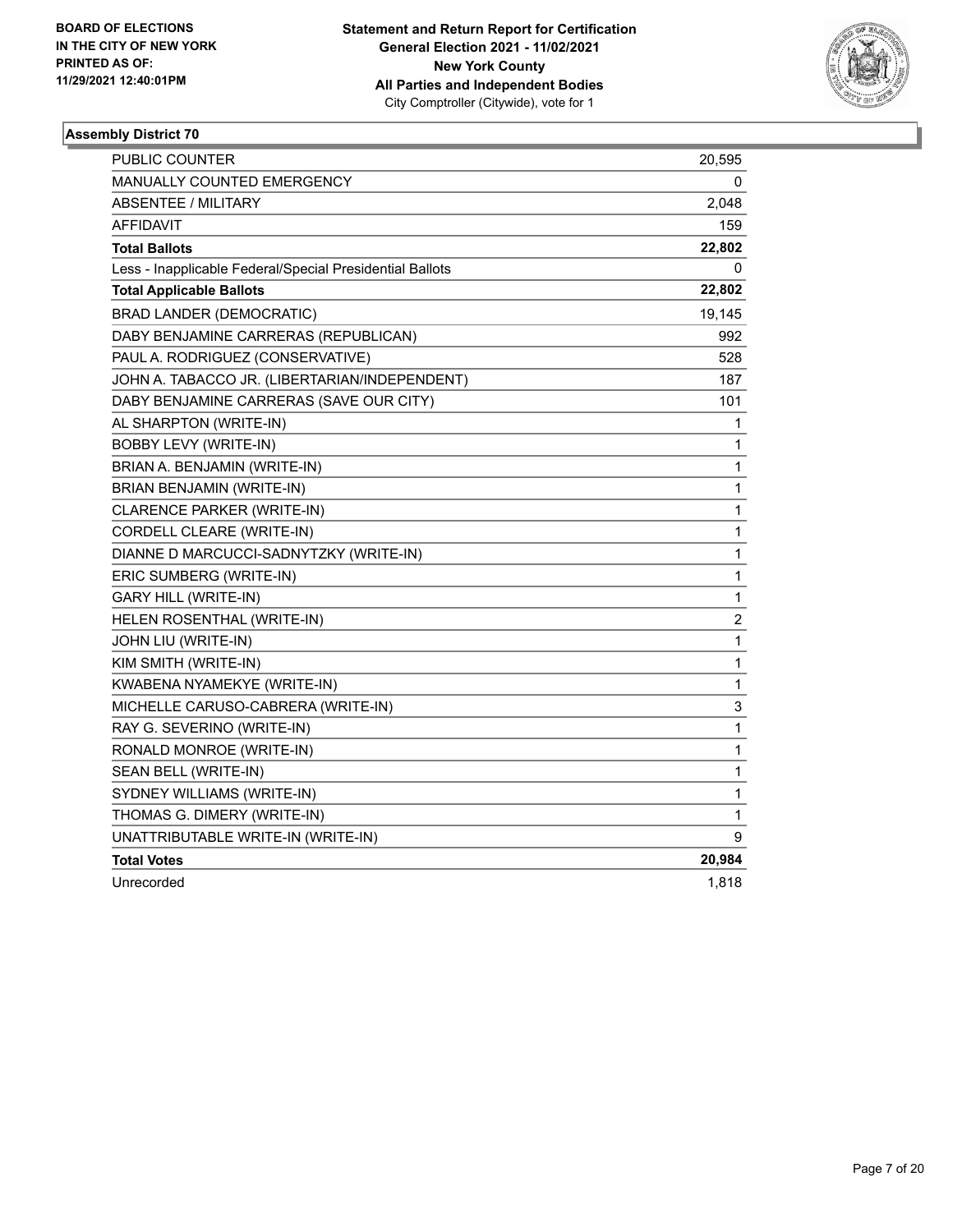

| <b>PUBLIC COUNTER</b>                                    | 19,563         |
|----------------------------------------------------------|----------------|
| MANUALLY COUNTED EMERGENCY                               | 0              |
| <b>ABSENTEE / MILITARY</b>                               | 1,556          |
| AFFIDAVIT                                                | 118            |
| <b>Total Ballots</b>                                     | 21,237         |
| Less - Inapplicable Federal/Special Presidential Ballots | 0              |
| <b>Total Applicable Ballots</b>                          | 21,237         |
| <b>BRAD LANDER (DEMOCRATIC)</b>                          | 17,389         |
| DABY BENJAMINE CARRERAS (REPUBLICAN)                     | 1,386          |
| PAUL A. RODRIGUEZ (CONSERVATIVE)                         | 619            |
| JOHN A. TABACCO JR. (LIBERTARIAN/INDEPENDENT)            | 192            |
| DABY BENJAMINE CARRERAS (SAVE OUR CITY)                  | 76             |
| ALLISON SCHRAGER (WRITE-IN)                              | 1              |
| ANDREW WORTHINGTON (WRITE-IN)                            | 1              |
| BRIAN A. BENJAMIN (WRITE-IN)                             | 1              |
| CATHERINE ROJAS (WRITE-IN)                               | 1              |
| COREY JOHNSON (WRITE-IN)                                 | 1              |
| DAVID WEPRIN (WRITE-IN)                                  | 2              |
| DORIS BOUCHER (WRITE-IN)                                 | 1              |
| ELIJAH S MUHAMMAD BAH (WRITE-IN)                         | 1              |
| JAMES HULL (WRITE-IN)                                    | 1              |
| JAMIE RODRIGUEZ (WRITE-IN)                               | 1              |
| JIMMY PAGE (WRITE-IN)                                    | 1              |
| KEVIN NOONAN (WRITE-IN)                                  | 2              |
| <b>KYRIE IRVING (WRITE-IN)</b>                           | 1              |
| LARRY PROFETA (WRITE-IN)                                 | 1              |
| LIAM GARCIA (WRITE-IN)                                   | 1              |
| MICHAELA S. PHIPPS (WRITE-IN)                            | 1              |
| MICHELLE CARUSO-CABRERA (WRITE-IN)                       | 6              |
| MICHELLE SCHREIBER (WRITE-IN)                            | 1              |
| RON DIORIO (WRITE-IN)                                    | 1              |
| SATOSHI NAKAMOTO (WRITE-IN)                              | 1              |
| SCOTT STRINGER (WRITE-IN)                                | $\overline{c}$ |
| TRAVIS HARRIS (WRITE-IN)                                 | 1              |
| UNATTRIBUTABLE WRITE-IN (WRITE-IN)                       | 10             |
| UNCOUNTED WRITE-IN PER STATUTE (WRITE-IN)                | 1              |
| WILL MENOKER (WRITE-IN)                                  | 1              |
| <b>Total Votes</b>                                       | 19,704         |
| Unrecorded                                               | 1,533          |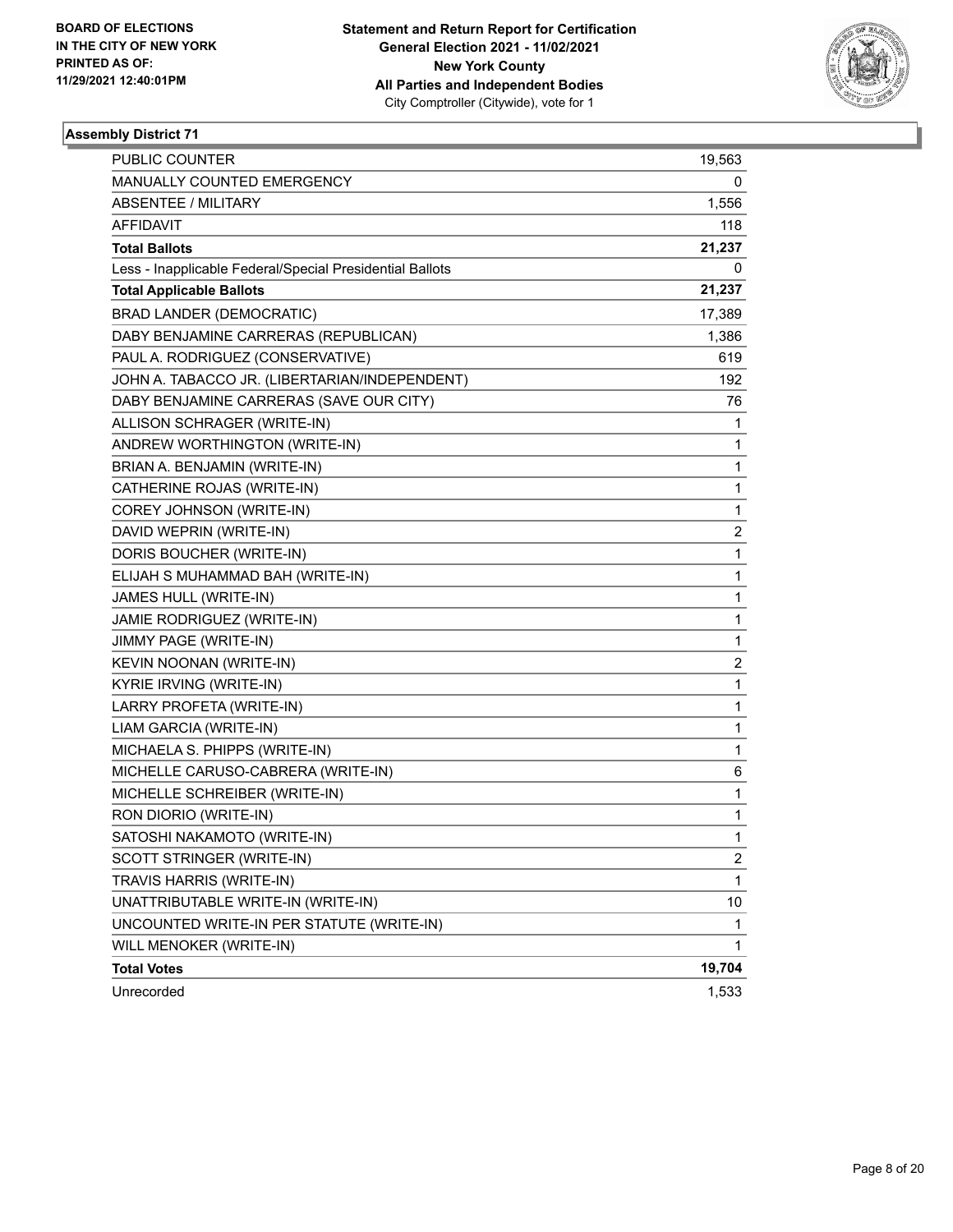

| <b>PUBLIC COUNTER</b>                                    | 14,315                  |
|----------------------------------------------------------|-------------------------|
| <b>MANUALLY COUNTED EMERGENCY</b>                        | 0                       |
| ABSENTEE / MILITARY                                      | 864                     |
| <b>AFFIDAVIT</b>                                         | 92                      |
| <b>Total Ballots</b>                                     | 15,271                  |
| Less - Inapplicable Federal/Special Presidential Ballots | 0                       |
| <b>Total Applicable Ballots</b>                          | 15,271                  |
| <b>BRAD LANDER (DEMOCRATIC)</b>                          | 11,080                  |
| DABY BENJAMINE CARRERAS (REPUBLICAN)                     | 1,603                   |
| PAUL A. RODRIGUEZ (CONSERVATIVE)                         | 854                     |
| JOHN A. TABACCO JR. (LIBERTARIAN/INDEPENDENT)            | 143                     |
| DABY BENJAMINE CARRERAS (SAVE OUR CITY)                  | 57                      |
| ADAM HAMILTON (WRITE-IN)                                 | 1                       |
| ALAN SHERMAN (WRITE-IN)                                  | 1                       |
| ANDREA KORABLUTH (WRITE-IN)                              | 1                       |
| ANTHONY JAMES (WRITE-IN)                                 | 1                       |
| ANTONIO E. LOPEZ (WRITE-IN)                              | 1                       |
| BENJAMIN GRIZZLE (WRITE-IN)                              | 1                       |
| EDWIN A. PARRA (WRITE-IN)                                | $\overline{\mathbf{c}}$ |
| EVAN GEOFFREY (WRITE-IN)                                 | 1                       |
| <b>GABE HERMANN (WRITE-IN)</b>                           | 1                       |
| <b>IRENE LARRA (WRITE-IN)</b>                            | $\mathbf{1}$            |
| JARIEL ESTRELLA (WRITE-IN)                               | 1                       |
| KEVIN S. PARKER (WRITE-IN)                               | 1                       |
| KIRK MILLER (WRITE-IN)                                   | 1                       |
| LINDSAY MCNEIL (WRITE-IN)                                | 1                       |
| NGUYEN PHUONG THAO (WRITE-IN)                            | 1                       |
| RESHMA PATEL (WRITE-IN)                                  | 1                       |
| RYAN SPASS (WRITE-IN)                                    | 1                       |
| SCOTT STRINGER (WRITE-IN)                                | 1                       |
| UNATTRIBUTABLE WRITE-IN (WRITE-IN)                       | 8                       |
| WALTER HARRIS (WRITE-IN)                                 | 1                       |
| ZACK GOMEZ (WRITE-IN)                                    | 1                       |
| <b>Total Votes</b>                                       | 13,766                  |
| Unrecorded                                               | 1,505                   |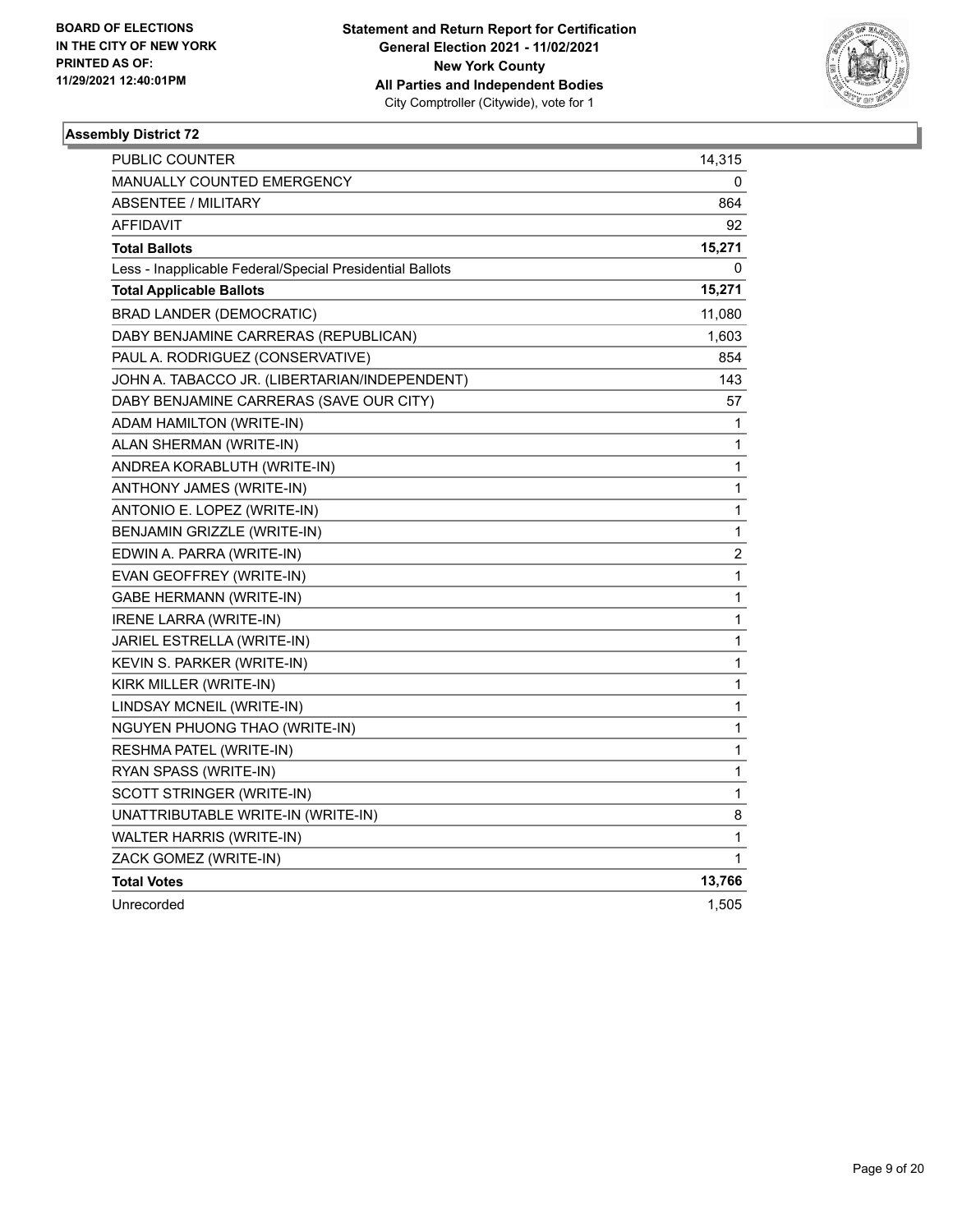

| PUBLIC COUNTER                                           | 22,010                  |
|----------------------------------------------------------|-------------------------|
| <b>MANUALLY COUNTED EMERGENCY</b>                        | 0                       |
| ABSENTEE / MILITARY                                      | 4,408                   |
| <b>AFFIDAVIT</b>                                         | 207                     |
| <b>Total Ballots</b>                                     | 26,625                  |
| Less - Inapplicable Federal/Special Presidential Ballots | $\Omega$                |
| <b>Total Applicable Ballots</b>                          | 26,625                  |
| <b>BRAD LANDER (DEMOCRATIC)</b>                          | 18,301                  |
| DABY BENJAMINE CARRERAS (REPUBLICAN)                     | 6,086                   |
| PAUL A. RODRIGUEZ (CONSERVATIVE)                         | 891                     |
| JOHN A. TABACCO JR. (LIBERTARIAN/INDEPENDENT)            | 272                     |
| DABY BENJAMINE CARRERAS (SAVE OUR CITY)                  | 73                      |
| ABRAHAM BEAME (WRITE-IN)                                 | 1                       |
| BEN KALLOS (WRITE-IN)                                    | 1                       |
| <b>BRIAN KRIST (WRITE-IN)</b>                            | $\overline{\mathbf{c}}$ |
| CHARLIE MUNGER (WRITE-IN)                                | 1                       |
| CHARLOTTE HORGLAND (WRITE-IN)                            | 1                       |
| CHRISTOPHER GONZALEZ (WRITE-IN)                          | 1                       |
| CORY JOHNSON (WRITE-IN)                                  | $\overline{\mathbf{c}}$ |
| DANIEL PANTELEO (WRITE-IN)                               | 1                       |
| DAVID WEPRIN (WRITE-IN)                                  | $\overline{\mathbf{c}}$ |
| ELIOT SPITZER (WRITE-IN)                                 | 1                       |
| ERIC TRUMP (WRITE-IN)                                    | 1                       |
| <b>GEORGE CASTANZA (WRITE-IN)</b>                        | 1                       |
| HADLEY BROOKS (WRITE-IN)                                 | 1                       |
| JOHN COMMORKEN (WRITE-IN)                                | 1                       |
| JONATHAN KIMMEL (WRITE-IN)                               | 1                       |
| MICHELLE CARUSO-CABRERA (WRITE-IN)                       | 25                      |
| RUSSELL CHASHEY (WRITE-IN)                               | 1                       |
| SHARON R. KAHN (WRITE-IN)                                | 1                       |
| SHERMAN FABES (WRITE-IN)                                 | 1                       |
| TERRI LIFTIN (WRITE-IN)                                  | 1                       |
| UNATTRIBUTABLE WRITE-IN (WRITE-IN)                       | 2                       |
| WILLIAM HOWARD TAFT (WRITE-IN)                           | 1                       |
| <b>Total Votes</b>                                       | 25,673                  |
| Unrecorded                                               | 952                     |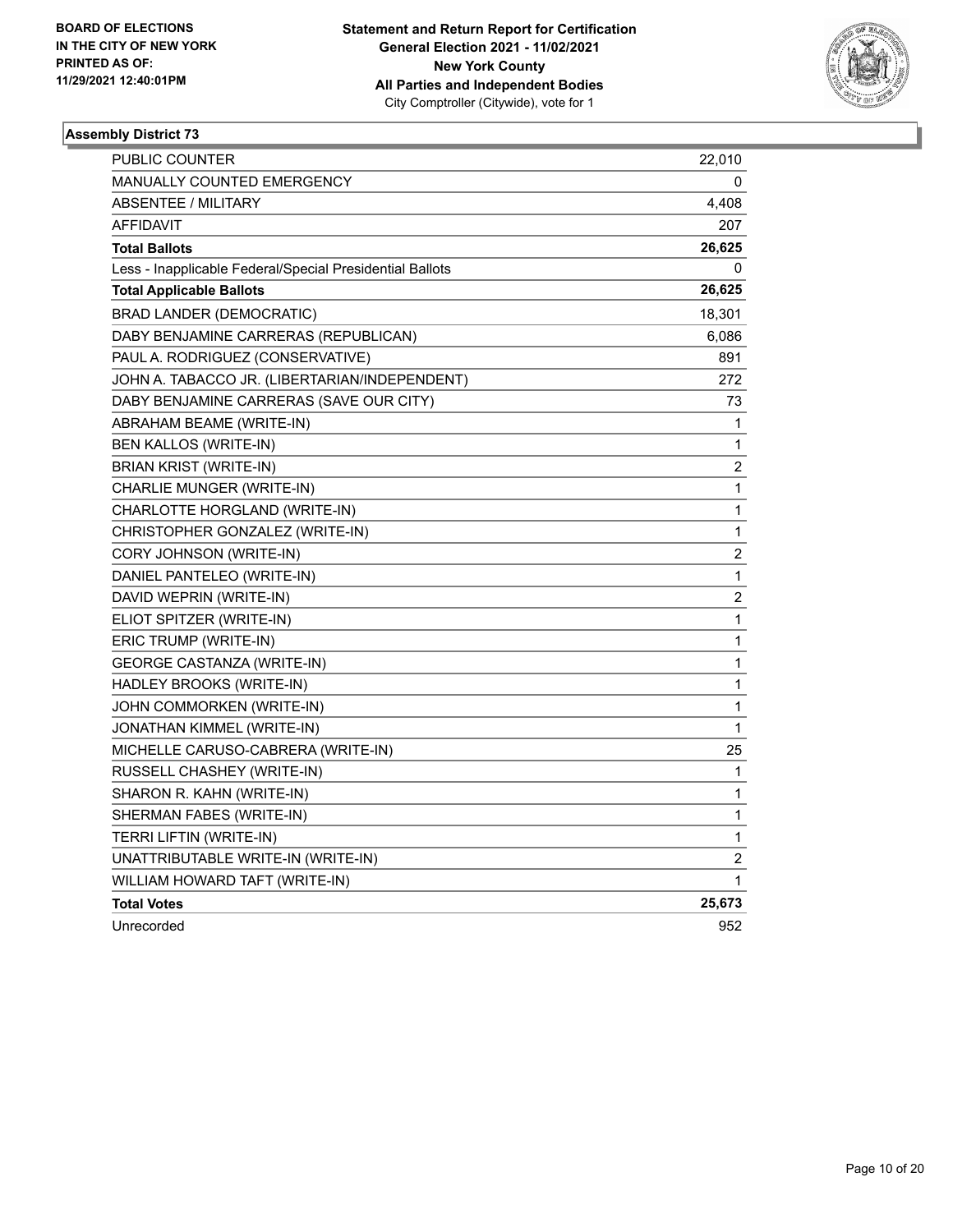

| <b>PUBLIC COUNTER</b>                                    | 19,960       |
|----------------------------------------------------------|--------------|
| MANUALLY COUNTED EMERGENCY                               | 9            |
| ABSENTEE / MILITARY                                      | 2,084        |
| AFFIDAVIT                                                | 183          |
| <b>Total Ballots</b>                                     | 22,236       |
| Less - Inapplicable Federal/Special Presidential Ballots | 0            |
| <b>Total Applicable Ballots</b>                          | 22,236       |
| <b>BRAD LANDER (DEMOCRATIC)</b>                          | 16,948       |
| DABY BENJAMINE CARRERAS (REPUBLICAN)                     | 3,001        |
| PAUL A. RODRIGUEZ (CONSERVATIVE)                         | 848          |
| JOHN A. TABACCO JR. (LIBERTARIAN/INDEPENDENT)            | 284          |
| DABY BENJAMINE CARRERAS (SAVE OUR CITY)                  | 103          |
| ANDREW YANG (WRITE-IN)                                   | 1            |
| ART CHANG (WRITE-IN)                                     | 1            |
| <b>BARRY ELIAS (WRITE-IN)</b>                            | 1            |
| BOBBY LEVY (WRITE-IN)                                    | 3            |
| BRIAN A. BENJAMIN (WRITE-IN)                             | 1            |
| CARLA BERKLEY (WRITE-IN)                                 | 1            |
| CAROLYN CONABOY (WRITE-IN)                               | 1            |
| CARY GRANT (WRITE-IN)                                    | 1            |
| DAN GARODNICK (WRITE-IN)                                 | 1            |
| DAVID WEPRIN (WRITE-IN)                                  | 2            |
| DENNY GREEN (WRITE-IN)                                   | 1            |
| EMILY RAIMES (WRITE-IN)                                  | 1            |
| FIDEL LEON TORRES (WRITE-IN)                             | 1            |
| IAN MURPHY (WRITE-IN)                                    | 1            |
| <b>JOSH THOMPSON (WRITE-IN)</b>                          | 1            |
| MARK SICONOLFI (WRITE-IN)                                | 1            |
| MICHAEL BLOOMBERG (WRITE-IN)                             | 1            |
| MICHELLE CARUSO-CABRERA (WRITE-IN)                       | 14           |
| MITCHELL GATE (WRITE-IN)                                 | 1            |
| PAUL DERIENZO (WRITE-IN)                                 | $\mathbf{1}$ |
| PRAVIN CHAMDIREMONI (WRITE-IN)                           | 1            |
| RALPH KRAMDEN (WRITE-IN)                                 | 1            |
| ROBERT CODE (WRITE-IN)                                   | 1            |
| STEVEN KAPLAN (WRITE-IN)                                 | 1            |
| UNATTRIBUTABLE WRITE-IN (WRITE-IN)                       | 7            |
| UNCOUNTED WRITE-IN PER STATUTE (WRITE-IN)                | 1            |
| VLADIMIR LENIN CANAS (WRITE-IN)                          | 1            |
| YOHANS DANIEL (WRITE-IN)                                 | 1            |
| <b>Total Votes</b>                                       | 21,234       |
| Unrecorded                                               | 1,002        |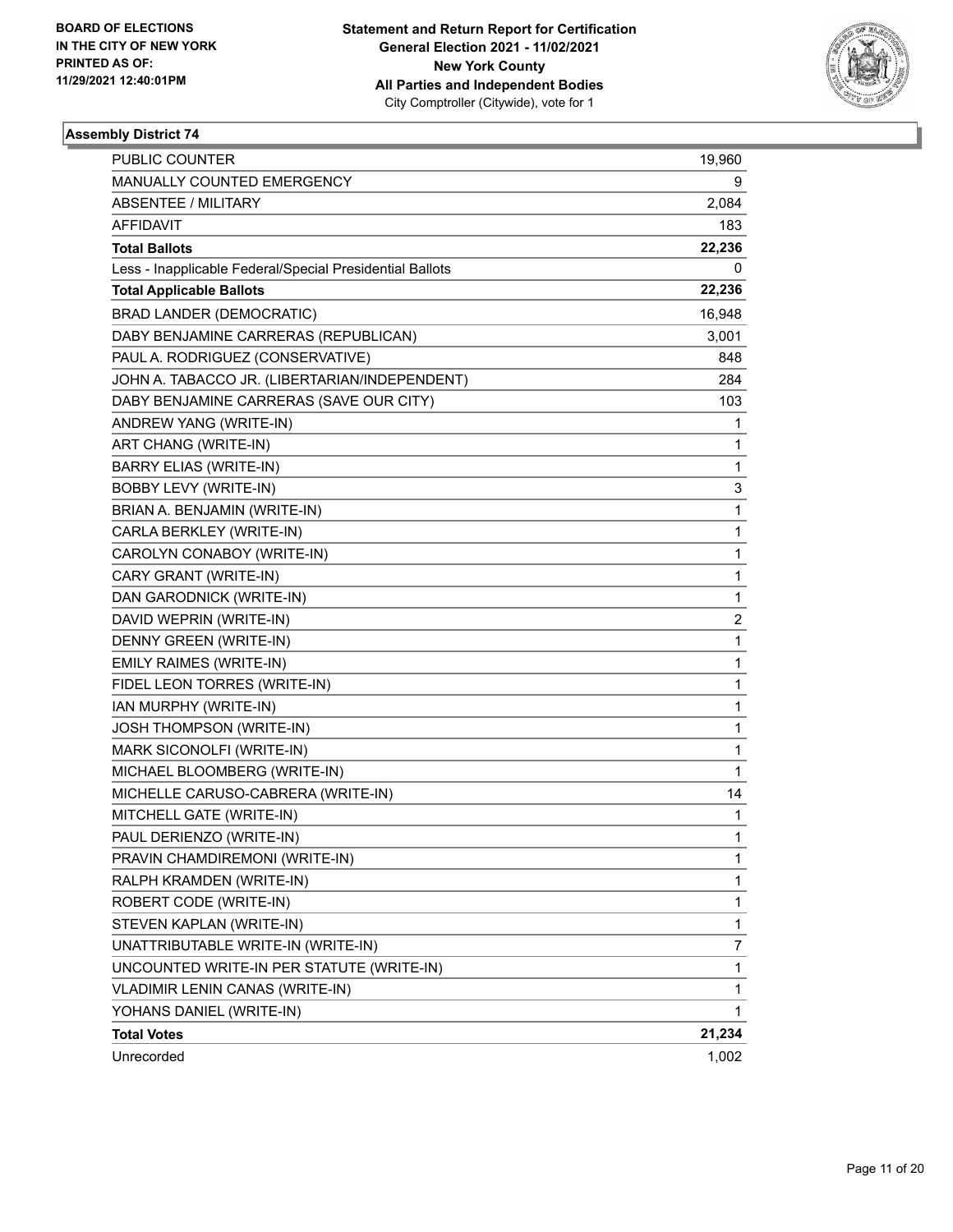

| <b>PUBLIC COUNTER</b>                                    | 21,127       |
|----------------------------------------------------------|--------------|
| MANUALLY COUNTED EMERGENCY                               | 0            |
| ABSENTEE / MILITARY                                      | 2,818        |
| AFFIDAVIT                                                | 192          |
| <b>Total Ballots</b>                                     | 24,137       |
| Less - Inapplicable Federal/Special Presidential Ballots | 0            |
| <b>Total Applicable Ballots</b>                          | 24,137       |
| <b>BRAD LANDER (DEMOCRATIC)</b>                          | 19,234       |
| DABY BENJAMINE CARRERAS (REPUBLICAN)                     | 3,008        |
| PAUL A. RODRIGUEZ (CONSERVATIVE)                         | 675          |
| JOHN A. TABACCO JR. (LIBERTARIAN/INDEPENDENT)            | 266          |
| DABY BENJAMINE CARRERAS (SAVE OUR CITY)                  | 63           |
| BEVERLY H. KOLBER (WRITE-IN)                             | 1            |
| <b>BOBBY LEVY (WRITE-IN)</b>                             | 1            |
| CARL LUNDGREN (GREEN PARTY) (WRITE-IN)                   | 1            |
| CHRISTIAN ERWIN (WRITE-IN)                               | 1            |
| CHRISTINE QUINN (WRITE-IN)                               | 1            |
| COREY JOHNSON (WRITE-IN)                                 | 5            |
| CORY JOHNSON (WRITE-IN)                                  | 1            |
| DAVID WEPRIN (WRITE-IN)                                  | 2            |
| JEAN DANIEL NOLAN (WRITE-IN)                             | 1            |
| JOE SCHAEFER (WRITE-IN)                                  | 1            |
| LUCY MARTINEZ (WRITE-IN)                                 | 1            |
| LUIS ROJAS (WRITE-IN)                                    | 1            |
| MATIAS VILDOSO OCUMPO (WRITE-IN)                         | 1            |
| MICHAEL BLOOMBERG (WRITE-IN)                             | 1            |
| MICHAEL PEINOVICH (WRITE-IN)                             | $\mathbf{1}$ |
| MICHELLE CARUSO-CABRERA (WRITE-IN)                       | 17           |
| NICHOLAS MULLEN (WRITE-IN)                               | 1            |
| PHYLLIS LEVINBERG (WRITE-IN)                             | 1            |
| RAY TEMPUS (WRITE-IN)                                    | 1            |
| RESHMA PATEL (WRITE-IN)                                  | 1            |
| SIMON JUWITZ (WRITE-IN)                                  | 1            |
| ULRIC MCCALLUM (WRITE-IN)                                | 1            |
| UNATTRIBUTABLE WRITE-IN (WRITE-IN)                       | 8            |
| WEBER HSU (WRITE-IN)                                     | 1            |
| WIEBIER HSU (WRITE-IN)                                   | 1            |
| ZACH ISCOL (WRITE-IN)                                    | 1            |
| <b>Total Votes</b>                                       | 23,300       |
| Unrecorded                                               | 837          |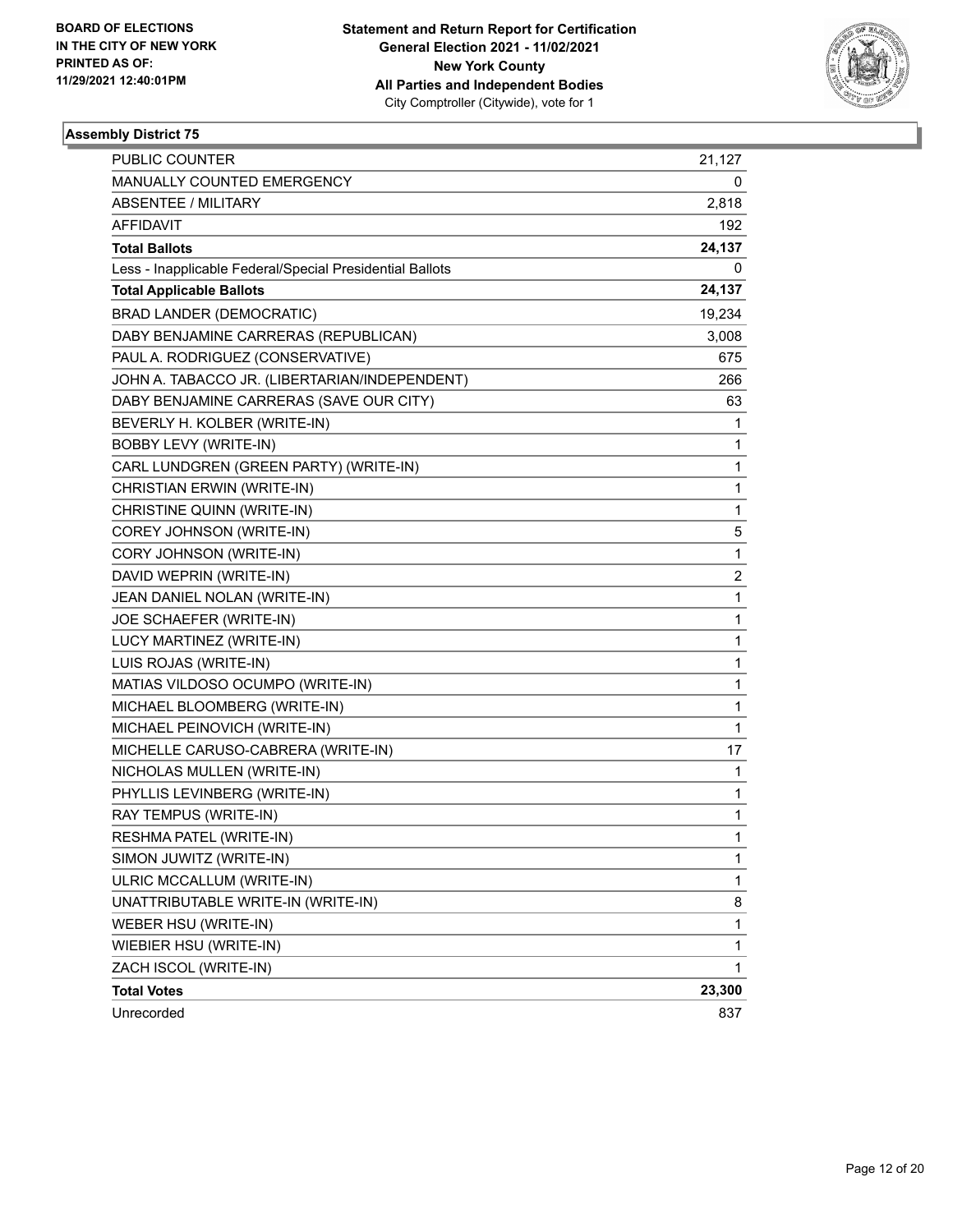

| PUBLIC COUNTER                                           | 23,319         |
|----------------------------------------------------------|----------------|
| MANUALLY COUNTED EMERGENCY                               | 0              |
| ABSENTEE / MILITARY                                      | 3,618          |
| AFFIDAVIT                                                | 257            |
| <b>Total Ballots</b>                                     | 27,194         |
| Less - Inapplicable Federal/Special Presidential Ballots | 0              |
| <b>Total Applicable Ballots</b>                          | 27,194         |
| <b>BRAD LANDER (DEMOCRATIC)</b>                          | 19,756         |
| DABY BENJAMINE CARRERAS (REPUBLICAN)                     | 5,161          |
| PAUL A. RODRIGUEZ (CONSERVATIVE)                         | 907            |
| JOHN A. TABACCO JR. (LIBERTARIAN/INDEPENDENT)            | 288            |
| DABY BENJAMINE CARRERAS (SAVE OUR CITY)                  | 95             |
| ANDREW DONG (WRITE-IN)                                   | 1              |
| ANTHONY SAMMI (WRITE-IN)                                 | 1              |
| <b>BABE RUTH (WRITE-IN)</b>                              | 1              |
| BOBBY LEVY (WRITE-IN)                                    | 3              |
| <b>BRAD GREEN (WRITE-IN)</b>                             | 1              |
| BRIAN A. BENJAMIN (WRITE-IN)                             | $\mathbf{1}$   |
| CAROLYN MALONEY (WRITE-IN)                               | 2              |
| CELIA KUPLHLIAS (WRITE-IN)                               | $\mathbf{1}$   |
| COREY JOHNSON (WRITE-IN)                                 | 4              |
| DAN QUART (WRITE-IN)                                     | 1              |
| DANIEL GARODNICK (WRITE-IN)                              | 1              |
| DAVID RAMO (WRITE-IN)                                    | 1              |
| DEBRA STABILE (WRITE-IN)                                 | 1              |
| DONALD TRUMP (WRITE-IN)                                  | 2              |
| EVAN PREMINGEZ (WRITE-IN)                                | $\mathbf{1}$   |
| <b>GARY ARRICK (WRITE-IN)</b>                            | 1              |
| <b>GEORGE K. HART (WRITE-IN)</b>                         | 1              |
| HONG ZHOU (WRITE-IN)                                     | 1              |
| HOWARD KRULEWITZ (WRITE-IN)                              | 1              |
| ISAAC SCHONFELD (WRITE-IN)                               | 1              |
| JANE CROTTY (WRITE-IN)                                   | 1              |
| <b>JASON TRAXLER (WRITE-IN)</b>                          | 1              |
| <b>JOSHUA KOCHIN (WRITE-IN)</b>                          | 1              |
| LAWRENCE D. JACOBS (WRITE-IN)                            | 1              |
| MICHAEL BLOOMBERG (WRITE-IN)                             | 1              |
| MICHELLE CARUSO-CABRERA (WRITE-IN)                       | 33             |
| RICHARD HENRY WALTON (WRITE-IN)                          | 1              |
| RJ BARRETT (WRITE-IN)                                    | 1              |
| SCOTT STRINGER (WRITE-IN)                                | 1              |
| STEVE RODGERS (WRITE-IN)                                 | 1              |
| TERI LIFTIN (WRITE-IN)                                   | 1              |
| TRAVIS SCOTT (WRITE-IN)                                  | 1              |
| UNATTRIBUTABLE WRITE-IN (WRITE-IN)                       | 6              |
| UNCOUNTED WRITE-IN PER STATUTE (WRITE-IN)                | $\overline{c}$ |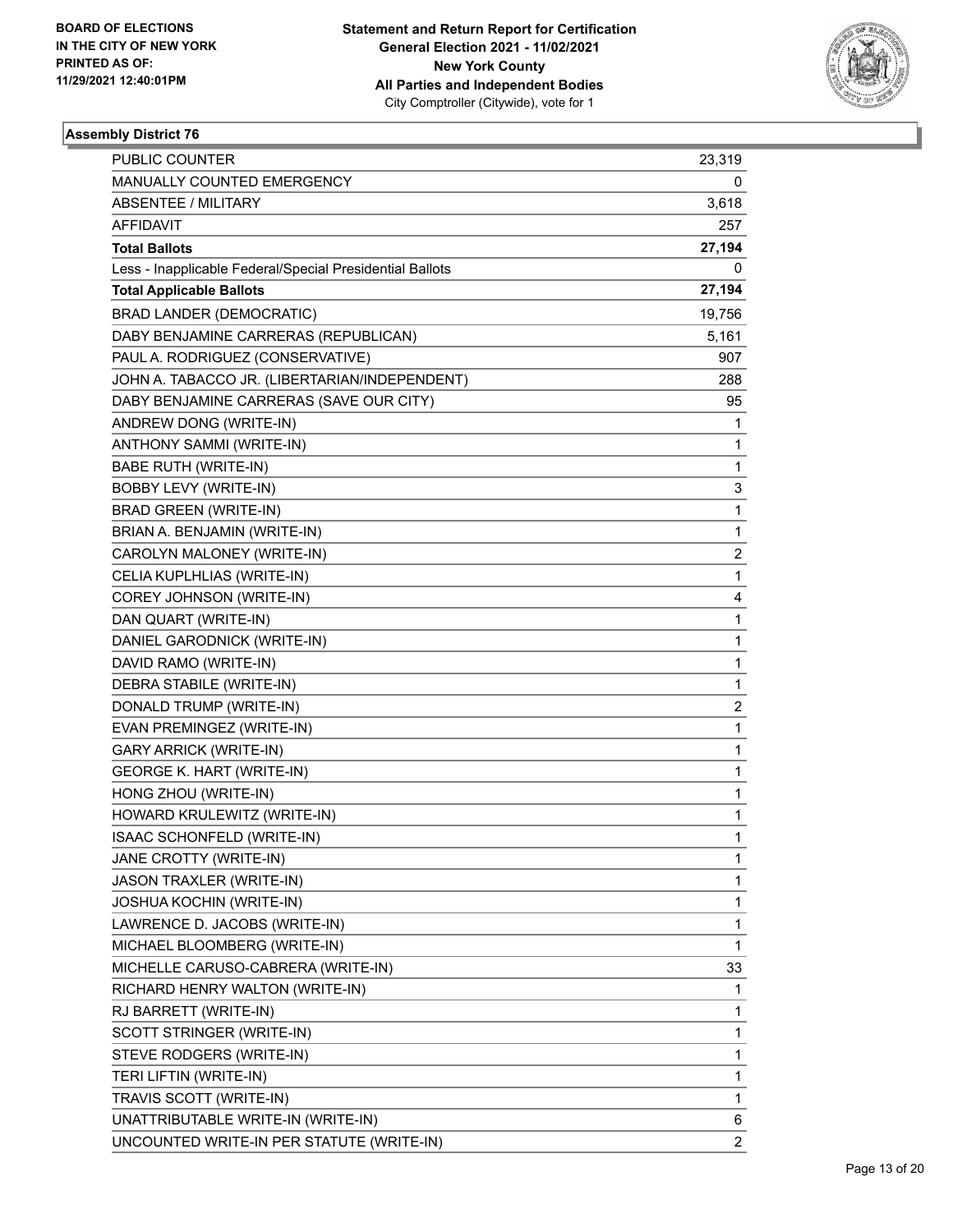

VERNON SUPREME (WRITE-IN) 1

**Total Votes 26,287** 

Unrecorded 907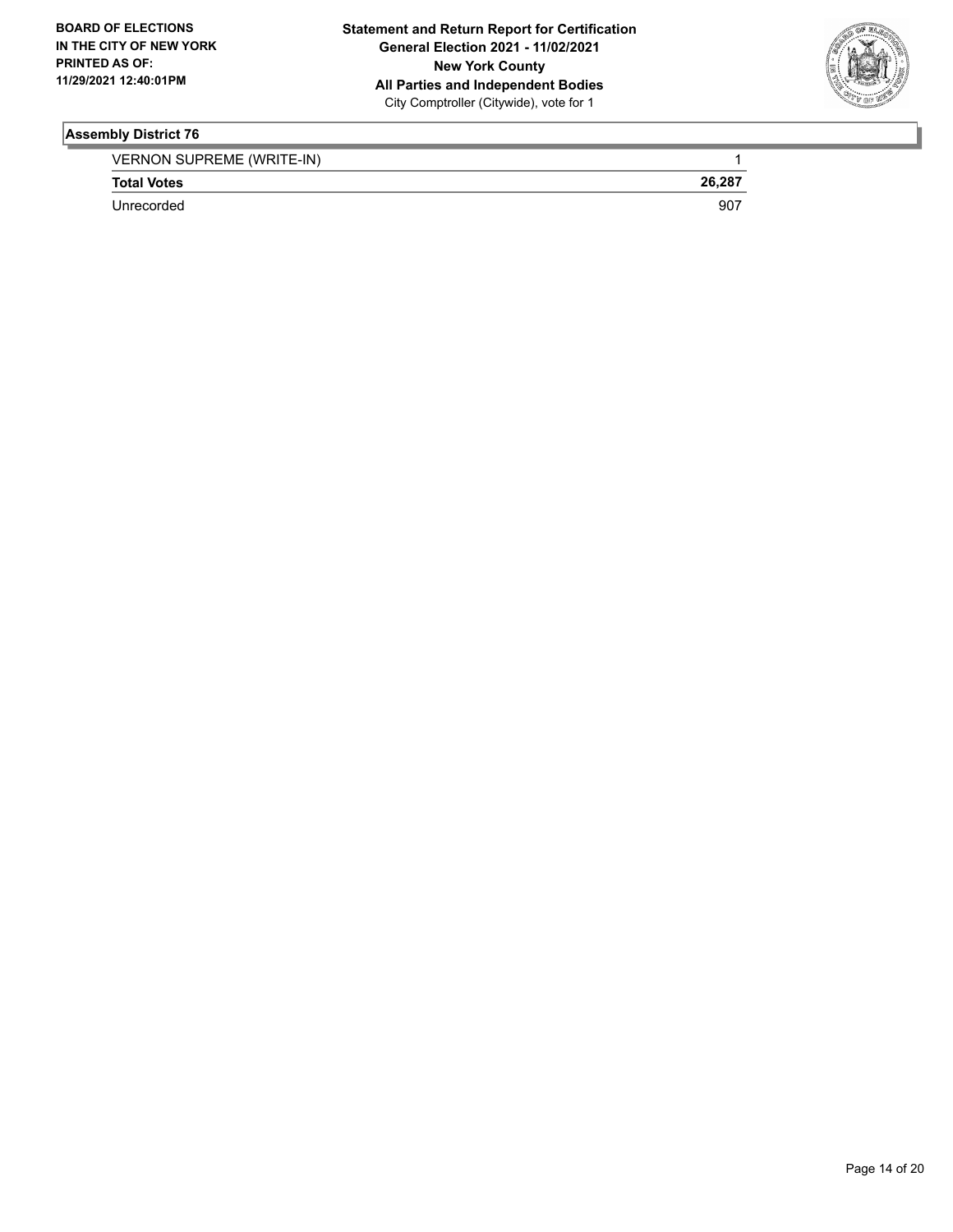

| PUBLIC COUNTER                                           | 246,037                 |
|----------------------------------------------------------|-------------------------|
| MANUALLY COUNTED EMERGENCY                               | 12                      |
| <b>ABSENTEE / MILITARY</b>                               | 31,068                  |
| <b>AFFIDAVIT</b>                                         | 2,100                   |
| <b>Total Ballots</b>                                     | 279,217                 |
| Less - Inapplicable Federal/Special Presidential Ballots | 0                       |
| <b>Total Applicable Ballots</b>                          | 279,217                 |
| <b>BRAD LANDER (DEMOCRATIC)</b>                          | 215,365                 |
| DABY BENJAMINE CARRERAS (REPUBLICAN)                     | 35,052                  |
| PAUL A. RODRIGUEZ (CONSERVATIVE)                         | 9,074                   |
| JOHN A. TABACCO JR. (LIBERTARIAN/INDEPENDENT)            | 2,833                   |
| DABY BENJAMINE CARRERAS (SAVE OUR CITY)                  | 930                     |
| ABE BEAME (WRITE-IN)                                     | 1                       |
| ABIGAIL GNALL (WRITE-IN)                                 | 1                       |
| ABRAHAM BEAME (WRITE-IN)                                 | 1                       |
| ADAM HAMILTON (WRITE-IN)                                 | 1                       |
| AL SHARPTON (WRITE-IN)                                   | 1                       |
| ALAN SHERMAN (WRITE-IN)                                  | 1                       |
| ALICIA GLEN (WRITE-IN)                                   | 2                       |
| ALLISON SCHRAGER (WRITE-IN)                              | 1                       |
| ALTON H. MADDOX JR. (WRITE-IN)                           | 1                       |
| ANDREA KORABLUTH (WRITE-IN)                              | 1                       |
| ANDREW DONG (WRITE-IN)                                   | 1                       |
| ANDREW PADILLA (WRITE-IN)                                | 1                       |
| ANDREW WORTHINGTON (WRITE-IN)                            | 1                       |
| ANDREW YANG (WRITE-IN)                                   | 1                       |
| ANNIE WHITE (WRITE-IN)                                   | 1                       |
| ANTHONY JAMES (WRITE-IN)                                 | 1                       |
| ANTHONY SAMMI (WRITE-IN)                                 | 1                       |
| ANTONIO E. LOPEZ (WRITE-IN)                              | 1                       |
| APRIL PETERSON (WRITE-IN)                                | 1                       |
| ART CHANG (WRITE-IN)                                     | $\mathbf{1}$            |
| BABE RUTH (WRITE-IN)                                     | 1                       |
| <b>BARRY ELIAS (WRITE-IN)</b>                            | 1                       |
| BEN KALLOS (WRITE-IN)                                    | $\overline{\mathbf{c}}$ |
| BENJAMIN GRIZZLE (WRITE-IN)                              | 1                       |
| BEVERLY H. KOLBER (WRITE-IN)                             | 1                       |
| BILL MURAWSKI (WRITE-IN)                                 | 1                       |
| BILL THOMPSON (WRITE-IN)                                 | 1                       |
| BOBBY LEVY (WRITE-IN)                                    | 11                      |
| BRAD GREEN (WRITE-IN)                                    | 1                       |
| BRAD HOYLMAN (WRITE-IN)                                  | 1                       |
| BRADLEY PANDER (WRITE-IN)                                | 1                       |
| BRIAN A. BENJAMIN (WRITE-IN)                             | 7                       |
| BRIAN BENJAMIN (WRITE-IN)                                | 1                       |
| BRIAN KRIST (WRITE-IN)                                   | $\overline{2}$          |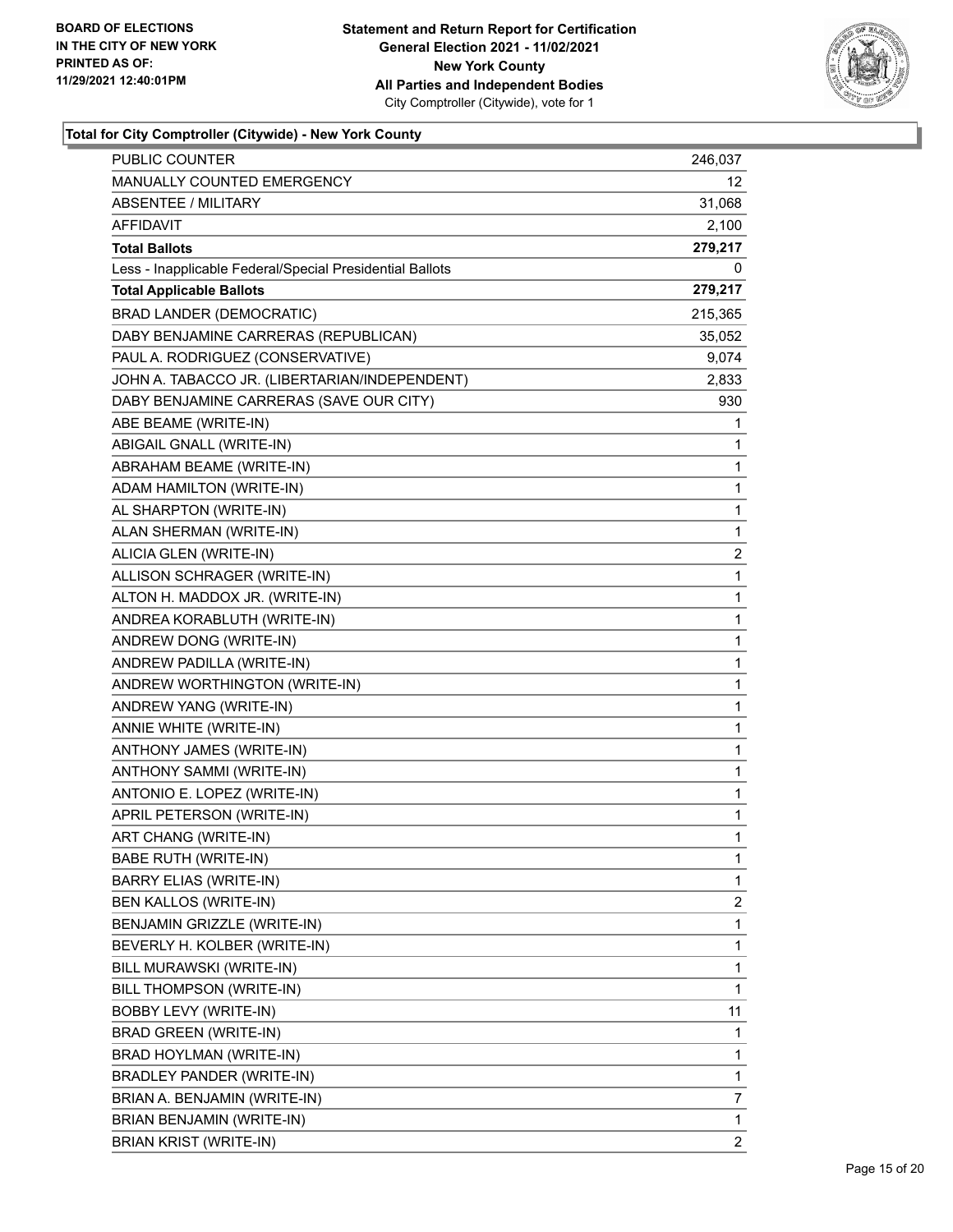

| <b>BRIGET REIN (WRITE-IN)</b>          | $\mathbf{1}$   |
|----------------------------------------|----------------|
| <b>BRIGIT REIN (WRITE-IN)</b>          | 1              |
| <b>BROCK PIERCE (WRITE-IN)</b>         | 1              |
| CAITLIN KELMAR (WRITE-IN)              | $\mathbf 1$    |
| CARL LUNDGREN (GREEN PARTY) (WRITE-IN) | 1              |
| CARLA BERKLEY (WRITE-IN)               | 1              |
| CAROLYN CONABOY (WRITE-IN)             | $\mathbf{1}$   |
| CAROLYN MALONEY (WRITE-IN)             | 3              |
| CARY GRANT (WRITE-IN)                  | 1              |
| CATALINA CRUZ (WRITE-IN)               | $\mathbf{1}$   |
| CATHERINE ROJAS (WRITE-IN)             | 1              |
| CELIA KUPLHLIAS (WRITE-IN)             | 1              |
| CHARLIE MUNGER (WRITE-IN)              | $\mathbf{1}$   |
| CHARLOTTE HORGLAND (WRITE-IN)          | 1              |
| CHRISTIAN ERWIN (WRITE-IN)             | 1              |
| CHRISTINE QUINN (WRITE-IN)             | $\mathbf{1}$   |
| CHRISTOPHER GONZALEZ (WRITE-IN)        | 1              |
| CLARENCE PARKER (WRITE-IN)             | 1              |
| COLIN KAEPERNICK (WRITE-IN)            | $\mathbf{1}$   |
| CORDELL CLEARE (WRITE-IN)              | 1              |
| COREY JOHNSON (WRITE-IN)               | 20             |
| CORY JOHNSON (WRITE-IN)                | 3              |
| CURTIS ARLUCK (WRITE-IN)               | 1              |
| DABY BENJAMIN CARRERAS (WRITE-IN)      | 1              |
| DAN GARODNICK (WRITE-IN)               | $\mathbf{1}$   |
| DAN QUART (WRITE-IN)                   | 1              |
| DAN WEPRIN (WRITE-IN)                  | $\mathbf 1$    |
| DANIEL GARODNICK (WRITE-IN)            | $\mathbf{1}$   |
| DANIEL PANTELEO (WRITE-IN)             | 1              |
| DAVID I. WEPRIN (WRITE-IN)             | 1              |
| DAVID RAMO (WRITE-IN)                  | $\mathbf{1}$   |
| DAVID SEATON (WRITE-IN)                | 1              |
| DAVID WEPRIN (WRITE-IN)                | 13             |
| DEBRA STABILE (WRITE-IN)               | 1              |
| DELPHINE GLOVER (WRITE-IN)             | 1              |
| DENNY GREEN (WRITE-IN)                 | 1              |
| DEREK ANDREW CHIN (WRITE-IN)           | 1              |
| DIANNE D MARCUCCI-SADNYTZKY (WRITE-IN) | 1              |
| DONALD TRUMP (WRITE-IN)                | $\overline{2}$ |
| DORIS BOUCHER (WRITE-IN)               | 1              |
| ED KOCH (WRITE-IN)                     | 1              |
| EDWIN A. PARRA (WRITE-IN)              | $\overline{2}$ |
| ELIJAH S MUHAMMAD BAH (WRITE-IN)       | 1              |
| ELIOT SPITZER (WRITE-IN)               | 1              |
| ELLIOT J. STAMLER (WRITE-IN)           | 1              |
| EMILY RAIMES (WRITE-IN)                | $\mathbf{1}$   |
|                                        |                |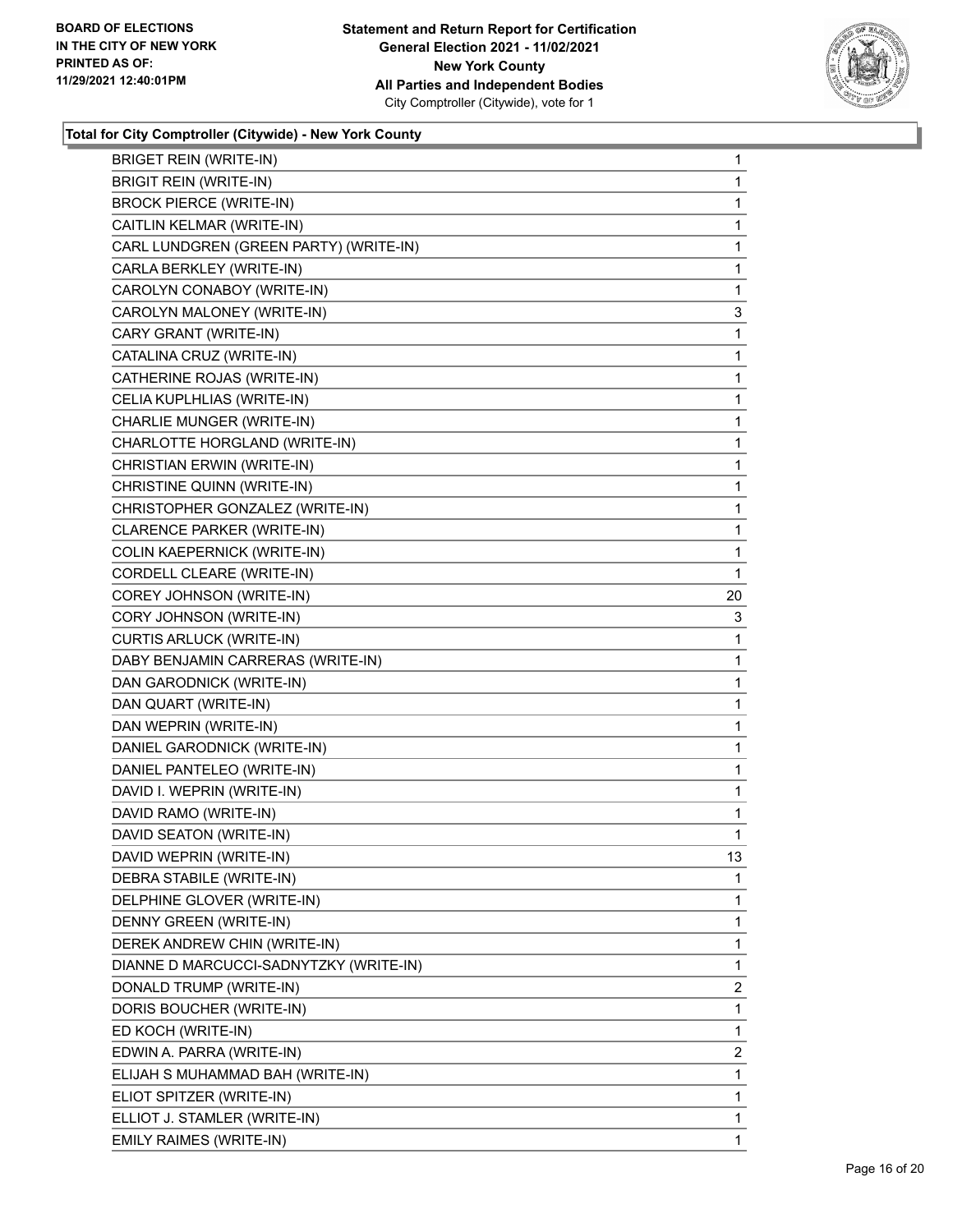

| ERIC SUMBERG (WRITE-IN)            | 1              |
|------------------------------------|----------------|
| ERIC TRUMP (WRITE-IN)              | 1              |
| EVAN GEOFFREY (WRITE-IN)           | 1              |
| EVAN PREMINGEZ (WRITE-IN)          | 1              |
| FIDEL LEON TORRES (WRITE-IN)       | 1              |
| <b>GABE HERMANN (WRITE-IN)</b>     | 1              |
| GALE BREWER (WRITE-IN)             | 1              |
| <b>GARY ARRICK (WRITE-IN)</b>      | 1              |
| <b>GARY HILL (WRITE-IN)</b>        | 1              |
| <b>GEORGE CASTANZA (WRITE-IN)</b>  | 1              |
| <b>GEORGE FARIWACCI (WRITE-IN)</b> | 1              |
| <b>GEORGE K. HART (WRITE-IN)</b>   | 1              |
| <b>GEORGE SHULMAN (WRITE-IN)</b>   | 1              |
| GHERKI EL PEPINO (WRITE-IN)        | 1              |
| <b>GLENN GUCCIARDO (WRITE-IN)</b>  | 1              |
| <b>GLENN PASANEN (WRITE-IN)</b>    | 1              |
| <b>GRIFFIN SHELLEY (WRITE-IN)</b>  | 1              |
| <b>GWEN GOUDIN (WRITE-IN)</b>      | 1              |
| HADLEY BROOKS (WRITE-IN)           | 1              |
| HELEN ROSENTHAL (WRITE-IN)         | 3              |
| HONG ZHOU (WRITE-IN)               | 1              |
| HOWARD KRULEWITZ (WRITE-IN)        | 1              |
| HUNTER BIDEN (WRITE-IN)            | 1              |
| IAN JOHNSTONE (WRITE-IN)           | 1              |
| IAN MURPHY (WRITE-IN)              | 1              |
| ILYA LICHTENSTEIN (WRITE-IN)       | 1              |
| IMST ALEXANDER (WRITE-IN)          | 1              |
| <b>IRENE LARRA (WRITE-IN)</b>      | 1              |
| ISAAC SCHONFELD (WRITE-IN)         | 1              |
| JAKE GUZIK (WRITE-IN)              | 1              |
| JAMAL BAILEY (WRITE-IN)            | 1              |
| JAMES HULL (WRITE-IN)              | 1              |
| JAMIE DIMON (WRITE-IN)             | 1              |
| JAMIE RODRIGUEZ (WRITE-IN)         | 1              |
| JANE CROTTY (WRITE-IN)             | 1              |
| JANE ZHANG (WRITE-IN)              | 1              |
| JARIEL ESTRELLA (WRITE-IN)         | 1              |
| JASON TRAXLER (WRITE-IN)           | 1              |
| JASPER WRIGHT (WRITE-IN)           | 1              |
| JEAN DANIEL NOLAN (WRITE-IN)       | 1              |
| JIMMY PAGE (WRITE-IN)              | 1              |
| JODI COHEN (WRITE-IN)              | 1              |
| JOE SCHAEFER (WRITE-IN)            | 1              |
| JOHN C. LIU (WRITE-IN)             | 1              |
| JOHN COMMORKEN (WRITE-IN)          | 1              |
| JOHN LIU (WRITE-IN)                | $\overline{2}$ |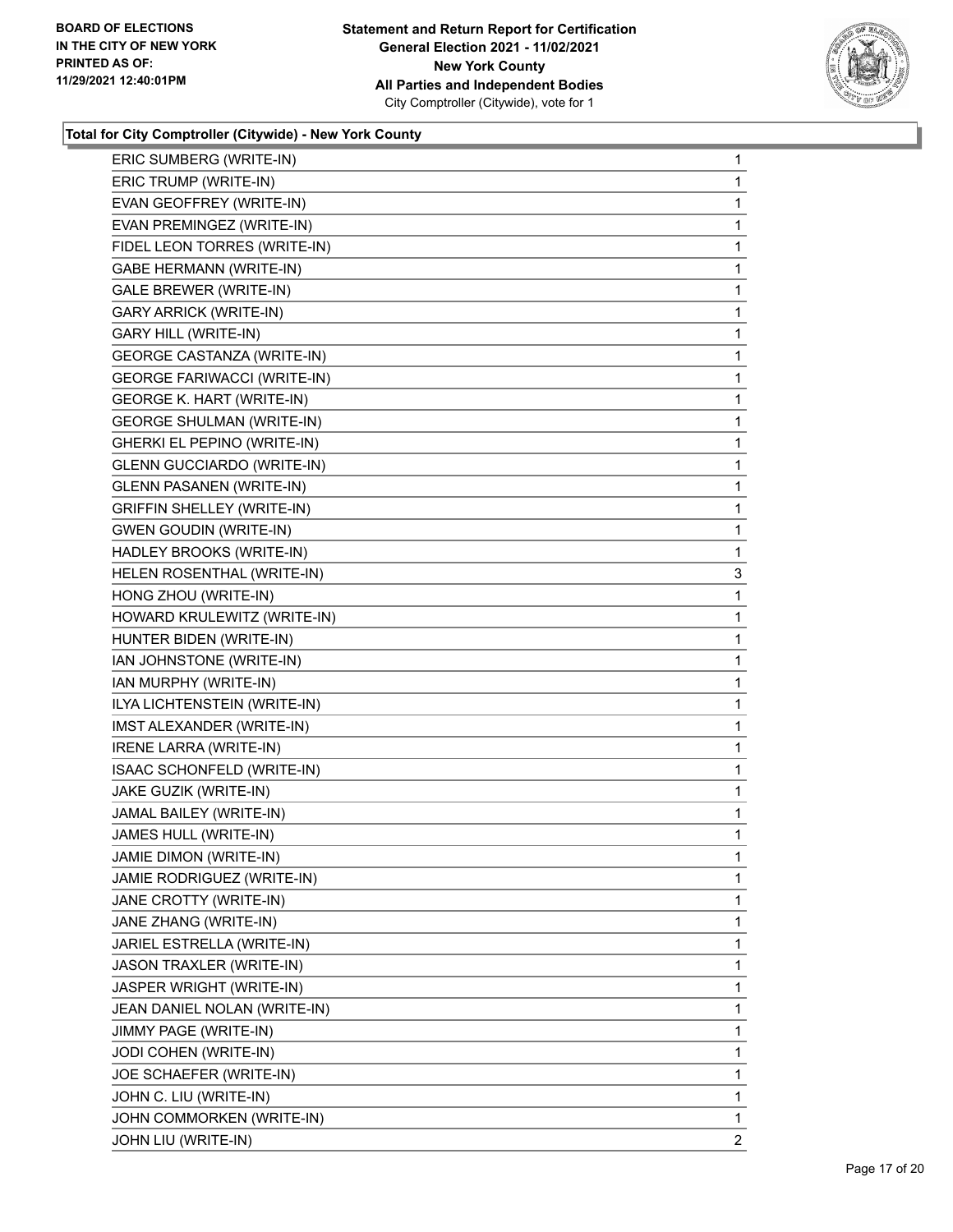

| JONATHAN KIMMEL (WRITE-IN)         | $\mathbf{1}$ |
|------------------------------------|--------------|
| JONATHAN MARRINNY (WRITE-IN)       | 1            |
| <b>JOSH THOMPSON (WRITE-IN)</b>    | 1            |
| JOSHUA KOCHIN (WRITE-IN)           | 1            |
| <b>JOSUE PIERRE (WRITE-IN)</b>     | 1            |
| JUDITH BROWN (WRITE-IN)            | 1            |
| KADAR A. HARRIS (WRITE-IN)         | 1            |
| KATHRYN GARCIA (WRITE-IN)          | 1            |
| KENNETH VANDEKIETS (WRITE-IN)      | 1            |
| KEVIN NOONAN (WRITE-IN)            | 2            |
| KEVIN S. PARKER (WRITE-IN)         | 1            |
| KIM SMITH (WRITE-IN)               | 1            |
| KIRK MILLER (WRITE-IN)             | 1            |
| KWABENA NYAMEKYE (WRITE-IN)        | 1            |
| KYRIE IRVING (WRITE-IN)            | 1            |
| LARRY PROFETA (WRITE-IN)           | 1            |
| LAWRENCE D. JACOBS (WRITE-IN)      | 1            |
| LENNY MARKH (WRITE-IN)             | 1            |
| LIAM GARCIA (WRITE-IN)             | 1            |
| LINDA SARSOUR (WRITE-IN)           | $\mathbf 1$  |
| LINDSAY MCNEIL (WRITE-IN)          | 1            |
| LUCINDA CARDINAL (WRITE-IN)        | 1            |
| LUCY MARTINEZ (WRITE-IN)           | 1            |
| LUIS ROJAS (WRITE-IN)              | 1            |
| MADDEN KESSLER (WRITE-IN)          | 1            |
| MARIO PROCUCHINO (WRITE-IN)        | 1            |
| MARK SICONOLFI (WRITE-IN)          | 1            |
| MATIAS VILDOSO OCUMPO (WRITE-IN)   | 1            |
| MAYA WILEY (WRITE-IN)              | 1            |
| MELISSA CARUSO-CABRERA (WRITE-IN)  | 1            |
| MICHAEL BLOOMBERG (WRITE-IN)       | 7            |
| MICHAEL PEINOVICH (WRITE-IN)       | 1            |
| MICHAELA S. PHIPPS (WRITE-IN)      | 1            |
| MICHELLE CARUSO-CABRARA (WRITE-IN) | 1            |
| MICHELLE CARUSO-CABRERA (WRITE-IN) | 186          |
| MICHELLE LEE (WRITE-IN)            | 1            |
| MICHELLE SCHREIBER (WRITE-IN)      | 1            |
| MIKE BLOOMBERG (WRITE-IN)          | 1            |
| MITCHELL GATE (WRITE-IN)           | 1            |
| MONA REED (WRITE-IN)               | 1            |
| MONIQUE CLARK (WRITE-IN)           | 1            |
| NATE SCHLEUBER (WRITE-IN)          | 1            |
| NGUYEN PHUONG THAO (WRITE-IN)      | 1            |
| NICHOLAS MULLEN (WRITE-IN)         | 1            |
| PAT KORABEL (WRITE-IN)             | 1            |
| PAUL DERIENZO (WRITE-IN)           | 1            |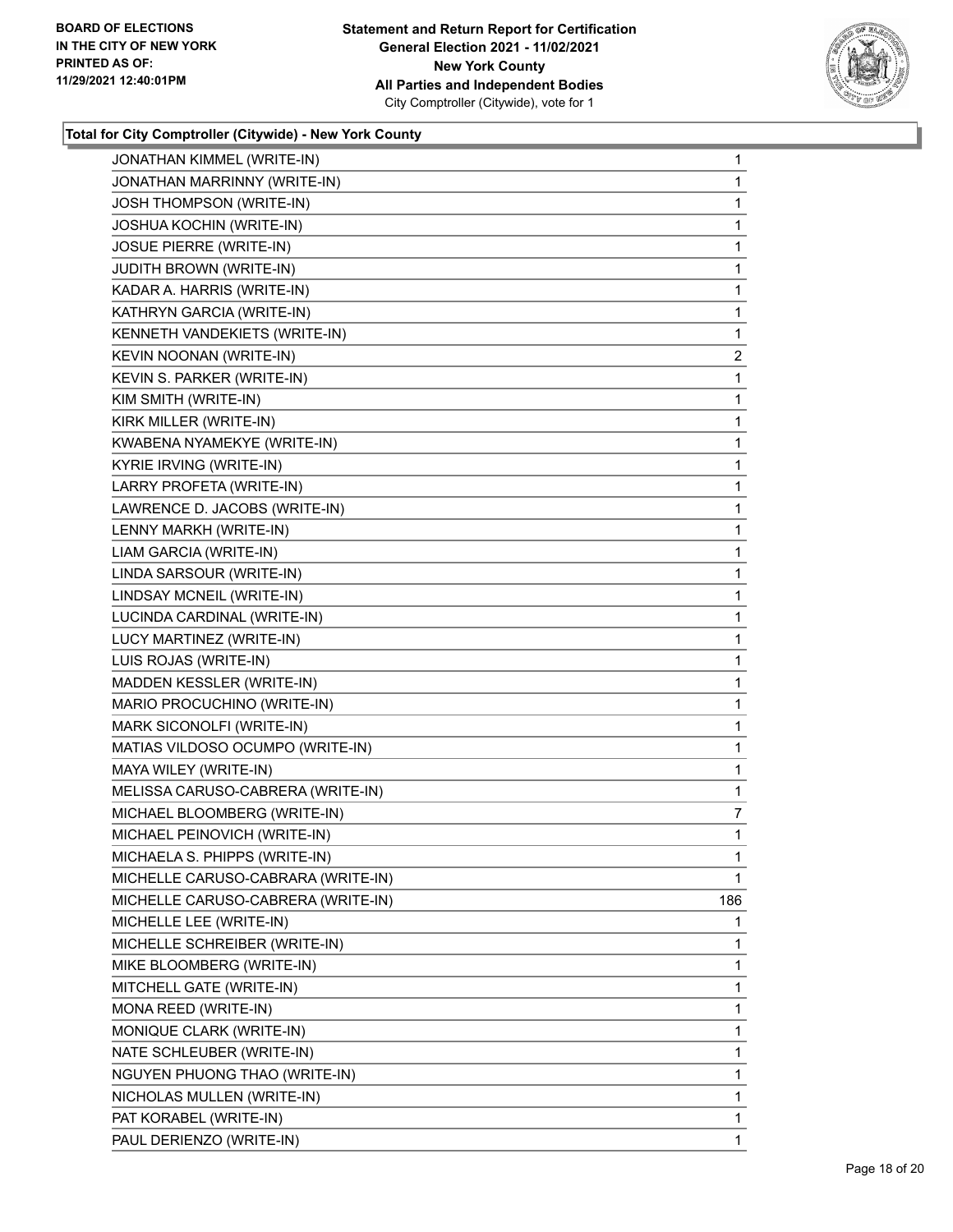

٠

| PAUL MASSEY (WRITE-IN)             | 1 |
|------------------------------------|---|
| PHYLLIS LEVINBERG (WRITE-IN)       | 1 |
| PRAVIN CHAMDIREMONI (WRITE-IN)     | 1 |
| PRESTON NIBLACK (WRITE-IN)         | 1 |
| PRINCE EDUSEZ JR. (WRITE-IN)       | 1 |
| RAFAEL L. FERNANDEZ (WRITE-IN)     | 1 |
| RALPH KRAMDEN (WRITE-IN)           | 1 |
| RASHNA PATEL (WRITE-IN)            | 1 |
| RAY G. SEVERINO (WRITE-IN)         | 1 |
| RAY TEMPUS (WRITE-IN)              | 1 |
| RAYMOND M. PENA ALMONTE (WRITE-IN) | 1 |
| RAYMOND MARQUEZ (WRITE-IN)         | 1 |
| RESHMA PATEL (WRITE-IN)            | 4 |
| RICHARD HENRY WALTON (WRITE-IN)    | 1 |
| RICK JORGENSEN (WRITE-IN)          | 1 |
| RJ BARRETT (WRITE-IN)              | 1 |
| ROBERT CODE (WRITE-IN)             | 1 |
| ROBERT M. KANE (WRITE-IN)          | 2 |
| ROBERT M. SCORPACI (WRITE-IN)      | 1 |
| ROBERTO RODRIGUEZ (WRITE-IN)       | 1 |
| RON DIORIO (WRITE-IN)              | 1 |
| RONALD A. CURRIE (WRITE-IN)        | 1 |
| RONALD MONROE (WRITE-IN)           | 1 |
| RUSSELL CHASHEY (WRITE-IN)         | 1 |
| RYAN SPASS (WRITE-IN)              | 1 |
| SASCHA LUCKERMAN (WRITE-IN)        | 1 |
| SATOSHI NAKAMOTO (WRITE-IN)        | 1 |
| SAUL ZUCHMAN (WRITE-IN)            | 1 |
| SCOTT STRINGER (WRITE-IN)          | 6 |
| SEAN BELL (WRITE-IN)               | 1 |
| SHARON R. KAHN (WRITE-IN)          | 1 |
| SHAWN DONOVAN (WRITE-IN)           | 1 |
| SHELDON SILVER (WRITE-IN)          | 1 |
| SHERMAN FABES (WRITE-IN)           | 1 |
| SIMON JUWITZ (WRITE-IN)            | 1 |
| SOPHIA E. GURULE (WRITE-IN)        | 1 |
| STEPHEN DIGGS (WRITE-IN)           | 1 |
| STEVE RODGERS (WRITE-IN)           | 1 |
| STEVEN KAPLAN (WRITE-IN)           | 1 |
| STEVEN RATTNER (WRITE-IN)          | 1 |
| SYDNEY WILLIAMS (WRITE-IN)         | 1 |
| TERI LIFTIN (WRITE-IN)             | 1 |
| TERRI LIFTIN (WRITE-IN)            | 1 |
| THOMAS G. DIMERY (WRITE-IN)        | 1 |
| TONY STARK (WRITE-IN)              | 1 |
| TRAVIS HARRIS (WRITE-IN)           | 1 |
|                                    |   |